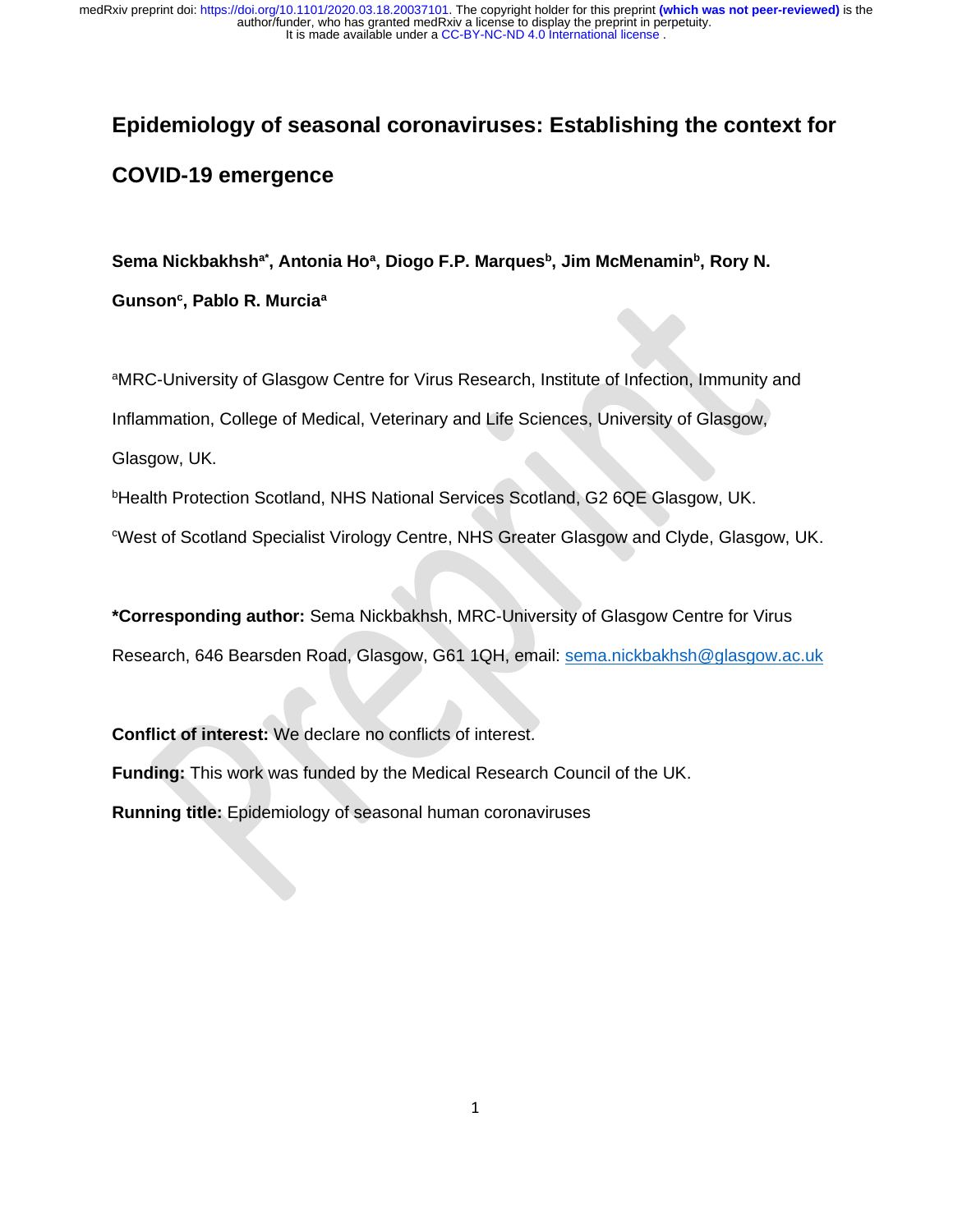#### **Abstract**

Public health preparedness for coronavirus disease 2019 (COVID-19) is challenging in the absence of setting-specific epidemiological data. Here we describe the epidemiology of seasonal human coronaviruses (sCoVs) and other cocirculating viruses in the West of Scotland, UK. We analyzed routine diagnostic data for >70,000 episodes of respiratory illness tested molecularly for multiple respiratory viruses between 2005 and 2017. Statistical associations with patient age and sex differed between CoV-229E, CoV-OC43 and CoV-NL63. Furthermore, the timing and magnitude of sCoV outbreaks did not occur concurrently and coinfections were not reported. With respect to other cocirculating respiratory viruses, we found evidence of positive, rather than negative, interactions with sCoVs. These findings highlight the importance of considering cocirculating viruses in the differential diagnosis of COVID-19. Further work is needed to establish the occurrence/degree of cross-protective immunity conferred across sCoVs and with COVID-19, as well as the role of viral coinfection in COVID-19 disease severity.

**Keywords**: SARS-CoV-2, Acute respiratory infections, Disease surveillance, Coinfection, Virusvirus interactions

### **Introduction**

In March 2020, the WHO declared the global spread of coronavirus disease 2019 (COVID-19), caused by a human coronavirus (SARS-CoV-2) which emerged in China in December 2019, a pandemic [1]. Predicting the public health impact of pathogens with recently acquired human-tohuman transmissibility is a challenge. Currently, the fate of COVID-19 remains unclear; understanding the likely age and seasonal profiles of infection risks will be critical to inform effective surveillance and control strategies.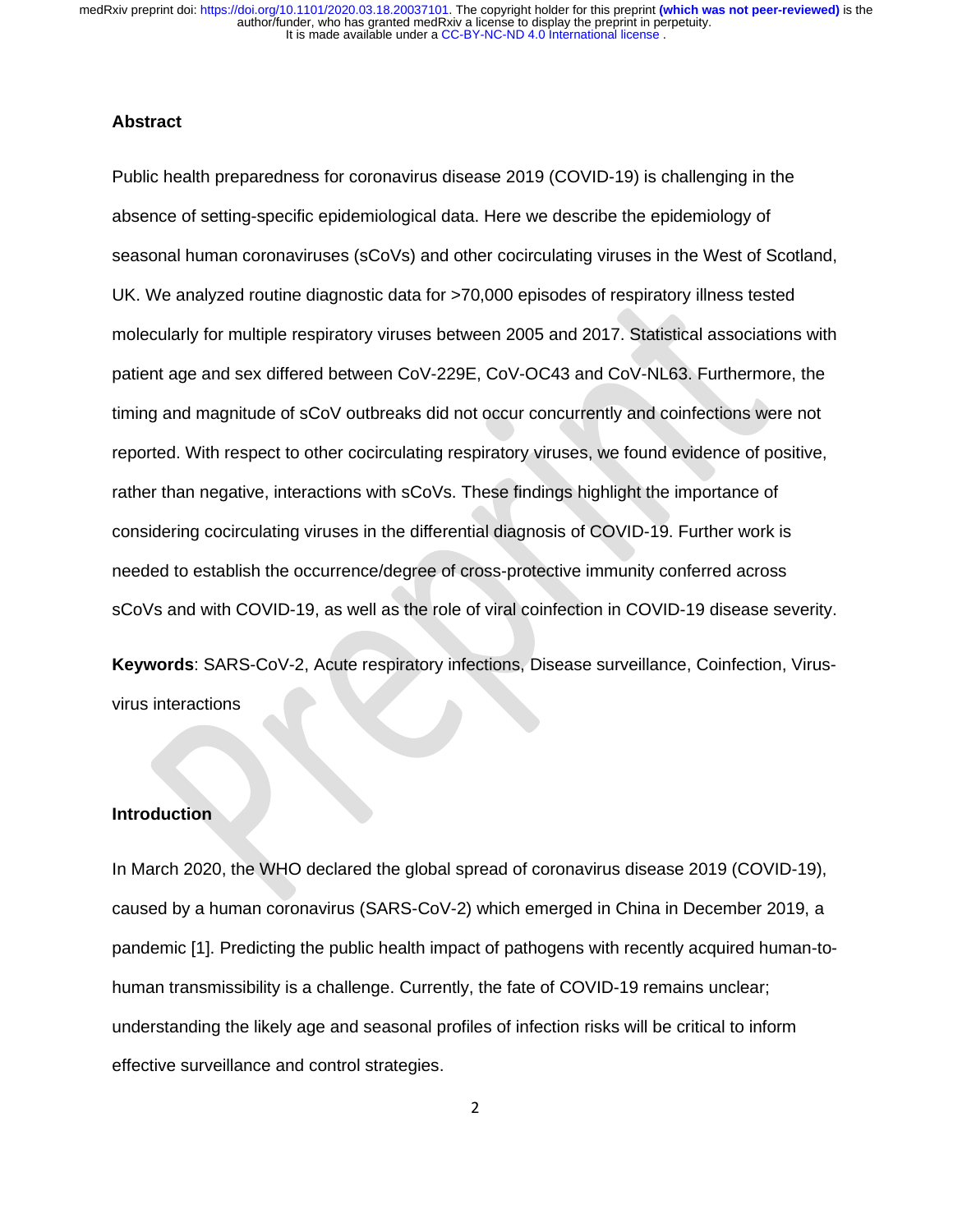During the early phase of an outbreak, in the absence of detailed country-specific knowledge, preliminary risk estimates may be gauged from endemic pathogens with similar modes of transmission. The infection incidence and levels of severe illness associated with COVID-19 remains unclear. In this instance, epidemiological data on seasonal human coronaviruses (sCoVs) may provide valuable information about individuals and seasonal conditions favored by an invading coronavirus.

To date, emergent zoonotic human coronaviruses associated with high case-fatality ratios have not achieved persistence in the human population. Severe acute respiratory syndrome coronavirus (SARS-CoV) emerged in 2002 and spread rapidly around the globe before being successfully contained in 2003 [2]. Conversely, Middle East respiratory syndrome coronavirus (MERS-CoV) has continued to cause sporadic cases predominantly in healthcare settings since its discovery in 2012, but has not demonstrated sustained community transmission [3]. In contrast, CoV-229E, CoV-NL63, CoV-OC43 and CoV-HKU1 are common cocirculating sCoVs predominantly associated with mild infection of the upper respiratory tract [4].

A key determinant governing the invasion and persistence success of a new pathogen is the abundance of susceptible hosts. Such population susceptibility may be difficult to define due to pre-existing cross-protective immunity in individuals previously exposed to antigenically related pathogens, as demonstrated for pandemic influenza A H1N1 in 2009 [5]. Furthermore, the potential for heterologous interactions among taxonomically broad groups of respiratory viruses is also recognized [6-11]. A good epidemiological understanding of cocirculating viruses will provide valuable information on the potential for immune, or otherwise mediated, virus-virus interactions and consequences for population susceptibility.

To date, epidemiological knowledge surrounding sCoVs has been limited for many settings owing to their historic association with mild illness. However, some laboratories have adopted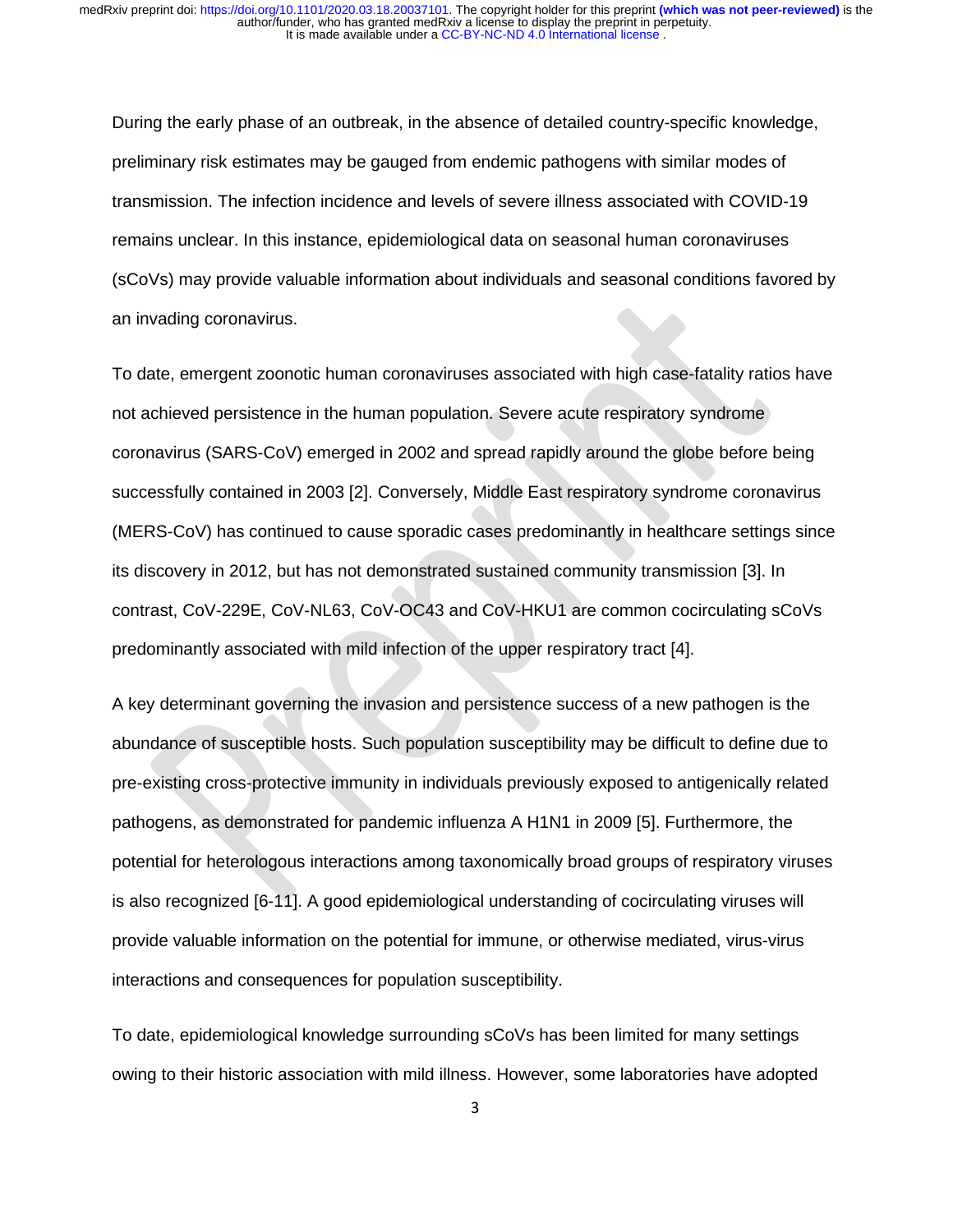sCoV testing as part of routine multiplex diagnostic screens [12-15], following an increased recognition of the associated disease spectrum. We previously reported on the comparative epidemiologies of acute viral respiratory infections, and the potential for virus-virus interactions, based on multiplex RT-PCR testing in the West of Scotland [6, 16]. Here we provide further detail on sCoVs differentiated at the species level (sCoV types) over an extended timeframe and discuss key potential implications for COVID-19 virus emergence in Scotland, United Kingdom (UK).

#### **Methods**

#### **The study population**

Routine molecular testing for CoV-229E, CoV-OC43 and CoV-NL63 using multiplex real-time RT-PCR methods was conducted between  $1<sup>st</sup>$  January 2005 and  $30<sup>th</sup>$  September 2017 by the West of Scotland Specialist Virology Centre (WoSSVC) in NHS Greater Glasgow and Clyde, the largest Scottish Health Board serving a population of ~1.2 million [17]. The respiratory virus screen also simultaneously detected influenza A virus, influenza B virus, respiratory syncytial virus, human adenoviruses, human rhinoviruses, human metapneumovirus, and parainfluenza virus types 1-4. The CoV-HKU1 assay was discontinued in 2012 due to low levels of detection. Most clinical specimens (91%) were obtained from the upper respiratory tract (the majority being nasal and/or throat swabs).

During the study period, 107,174 clinical respiratory samples, from 64,948 individual patients, were received by WoSSVC for testing. For patients with two or more samples submitted (24.5% of patients), the PCR test data were aggregated into individual episodes defined as a 30-day period from the collection date of the first sample. This generated 84,957 episodes of respiratory illness for analysis. Most episodes, 93% out with the three major waves of pandemic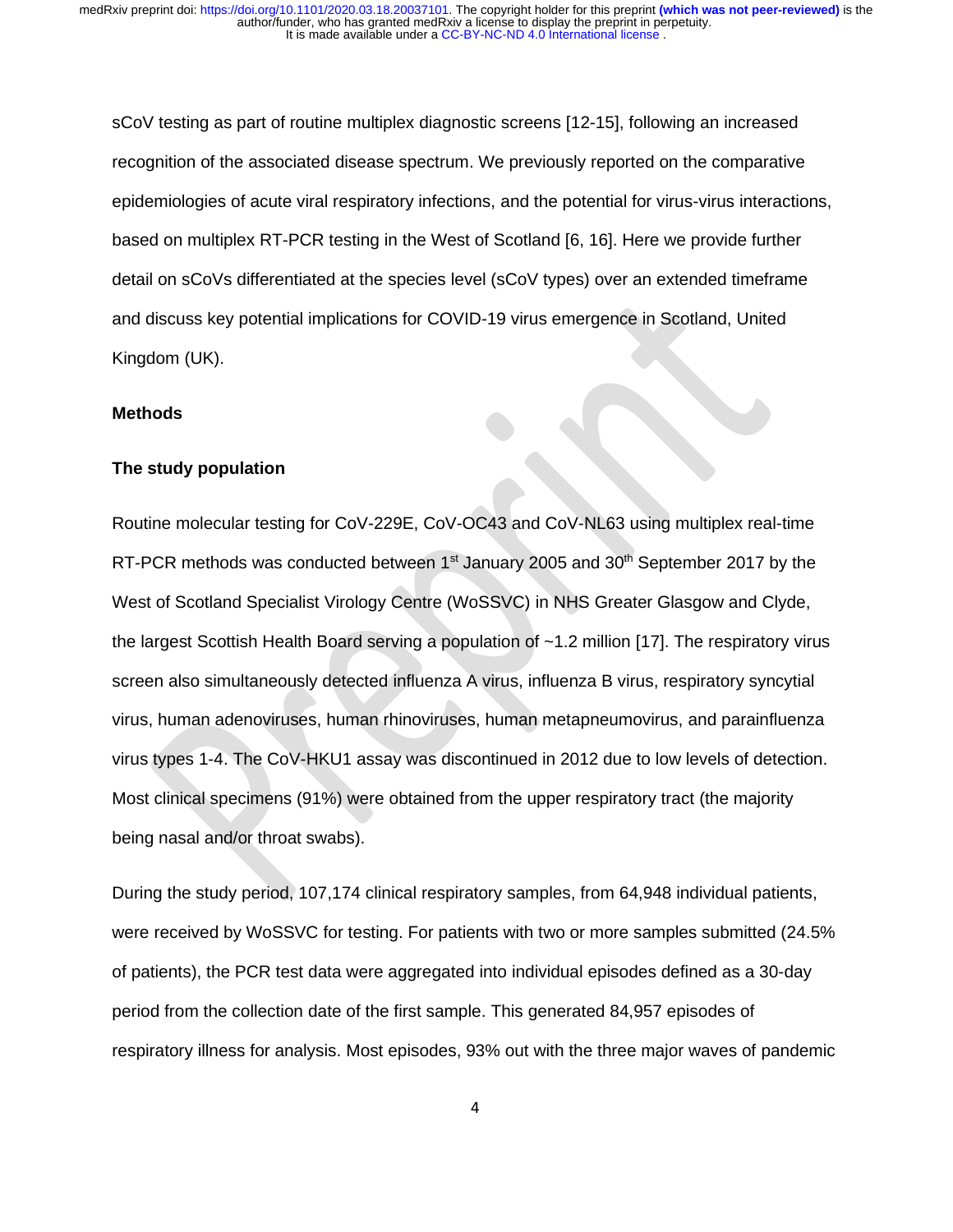influenza A(H1N1)pdm09 virus circulation in the UK (summer 2009, influenza seasons of 2009/10 and 2010/11), were tested for all eleven groups of respiratory virus. Of 84,957 episodes of respiratory illness, 10,438 were not tested for coronavirus (98% during the three major waves of pandemic influenza) and thus were excluded from analyses centered on sCoVs [18]. Among the remaining 74,519 episodes of illness, a further 278 were either tested for CoV-HKU1 or the coronavirus was untyped; these episodes were excluded from analyses differentiating sCoV type. See Figure 1 for a summary of the data subsets.

#### **Statistical modelling analyses**

Of 74,241 patient episodes of respiratory illness with sCoV subtyping, 8,912 patients experienced multiple episodes over the study timeframe. In such cases, we retained the first observed episode to remove patient-level clustering, leaving 56,276 patient observations for analysis (Figure 1). We used multivariable logistic regression to investigate associations between each sCoV type (CoV-229E, CoV-OC43 and CoV-NL63) and patient age (categorical), sex (binary), healthcare service (binary), time period with respect to the three major waves of pandemic influenza in the UK (categorical; pre-pandemic: January 2005 – April 2009, pandemic: May 2009 – February 2011, post-pandemic: March 2011 – September 2017) and season (categorical). Statistical interactions between patient covariates and healthcare service were assessed. An alpha level of 5% was used to determine statistical significance of all model coefficients. The fitted models, incorporating age-healthcare service interactions were used to generate average predicted probabilities of virus detection by age and healthcare setting.

In addition, we used multivariable logistic regression to investigate interactions between each sCoV and other groups of respiratory viruses at the within-host scale. These analyses were based on 16,991 virus-positive episodes of respiratory illness, retaining the first observed episode of illness for patients with multiple episodes. Virus-negative patients were excluded to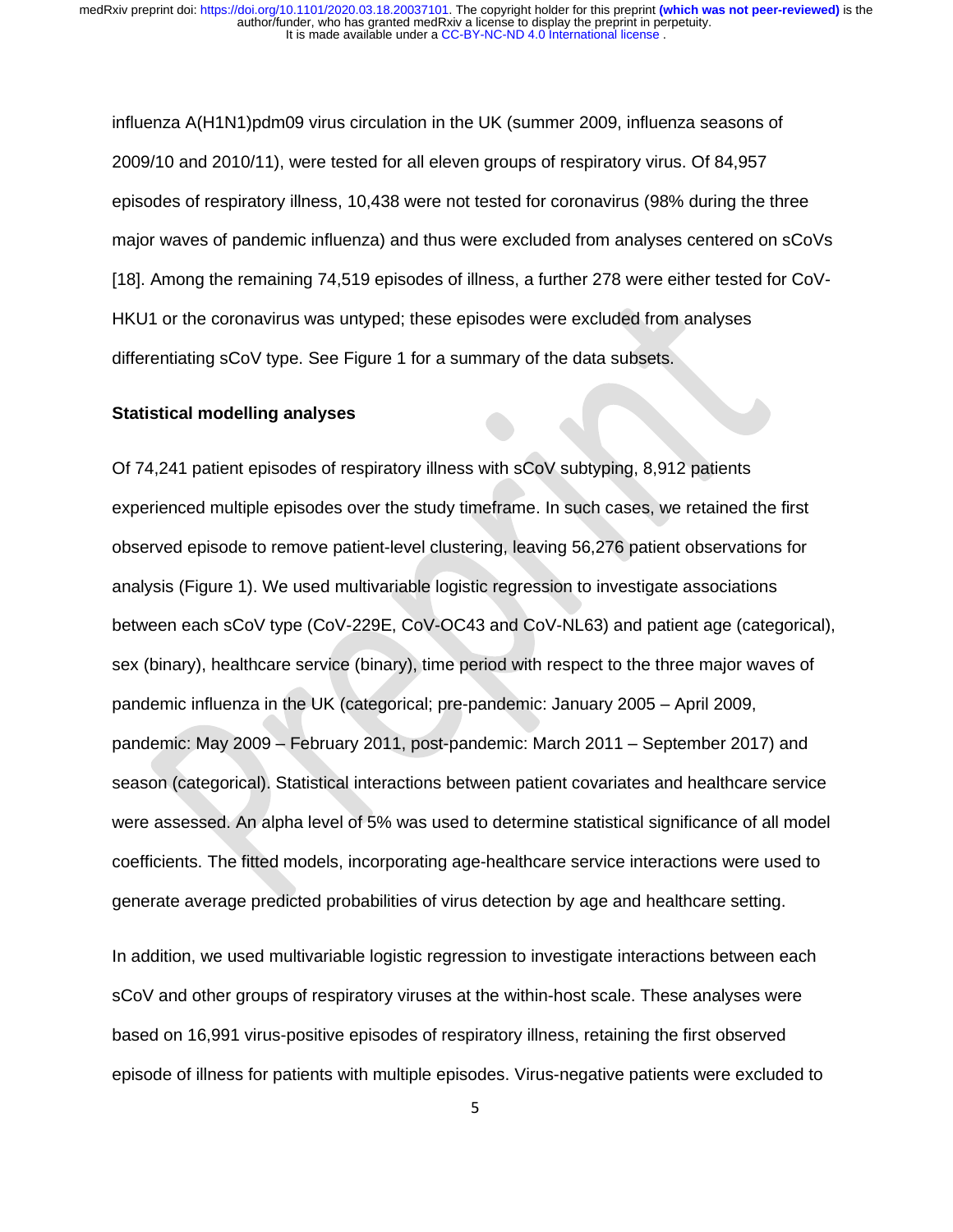eliminate the influence of Berkson's bias, which may lead to spurious inference of diseasedisease associations when estimated from routine healthcare data [19]. Specifically, these analyses tested whether the odds of a given virus ('exposed') coinfecting with a given sCoV differed from the average odds among the remaining groups of viruses ('non-exposed'), thereby assessing non-random mixing among the virus population.

Three models were fitted, one for each of CoV-229E, CoV-OC43 and CoV-NL63 (response variables). The analyses adjusted for patient age, sex, primary or secondary/tertiary healthcare service, time period with respect to pandemic influenza (as above), and the monthly background prevalence of the sCoV (response variable) to eliminate spurious virus-virus associations owing to unrelated sources of seasonality. Holm's method was used to correct pvalues for multiple comparisons (ten virus-virus interaction hypotheses per model).

All analyses were conducted in R software version 3.4.4 [20]. Logistic regression modelling was conducted using the 'glm' function and predicted probabilities were computed using 'ggaverage' from the 'ggeffects' package [21].

#### **Results**

#### **How common are seasonal coronaviruses among people with respiratory illness?**

Among 84,957 episodes of respiratory illness, 79.0% were sampled at secondary/tertiary healthcare services (hospital inpatients and outpatients), and 21.0% from primary healthcare services (general practice [GP]). The sex distribution was approximately equal, with 51.6% of patients' female, and the median age was  $33.1y$  (IQR;  $1<sup>st</sup>$  quartile -  $3<sup>rd</sup>$  quartile=5.6y-59.1y).

Seasonal coronaviruses (sCoVs) were detected in 4.0% (2,958/74,519) of tested patients overall, contributing to 10.7% (2,958/27,734) of all respiratory virus detections. Figure 2 summarizes the contribution of sCoVs to the total viral detections in the patient population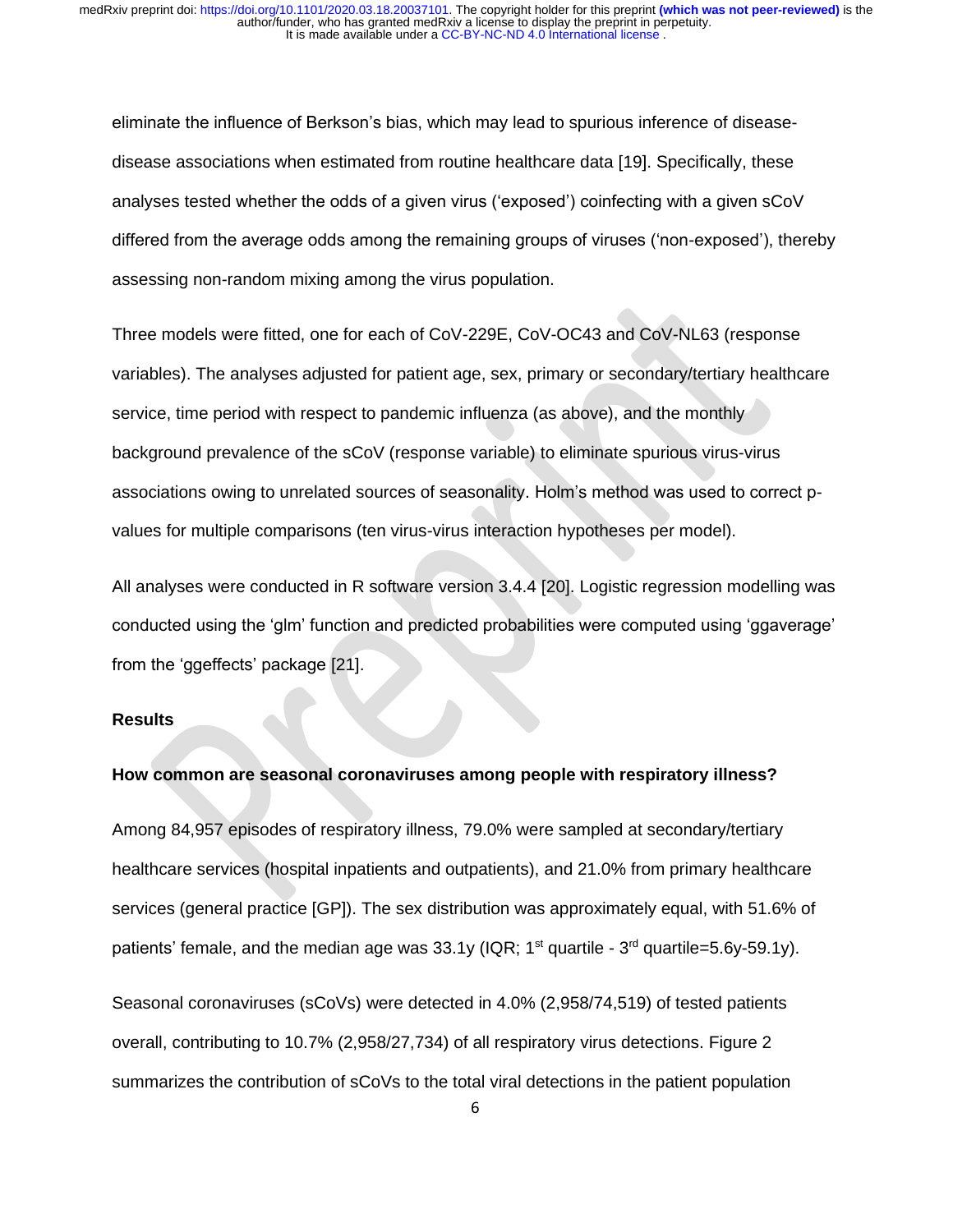during each influenza season (October – May) from 2005 to 2016. The most common virus detections overall among virus-positive patients were influenza (range: 13.4% to 34.0%, excluding pandemic influenza waves of 2009/10 and 2010/11) and RSV (range: 10.1% to 21.9%) followed by sCoVs (range: 7.7% to 17.4%) (Figure 2).

Numbers of sCoV detections increased post pandemic influenza (March 2011 – September 2017) likely owing to enhanced virological testing of acute respiratory illnesses; overall numbers of sCoV detections rose from 545 pre-pandemic to 2072 post-pandemic. However, a decrease in prevalence among the tested population was observed, from 4.27% to 3.70%, and with varying patterns at the individual sCoV level (supplementary Table S1). The most prevalent detection was CoV-OC43, both pre- and post-pandemic (supplementary Table S1). CoV-HKU1 was present at a very low prevalence of 0.3% overall (124 out of 36,652 episodes tested until the assay was discontinued in 2012) and was therefore excluded from further analyses.

#### **In whom are seasonal coronaviruses most frequently detected?**

Despite a greater number of sCoV detections among patients admitted to hospital, the prevalence among those tested was greater among patients attending GP's (5.3%; 673/12,670) than hospitals (3.7%; 2,285/61,849). Figure 3 summarizes age distributions. Cases of sCoV in children under five and the elderly were disproportionately represented among patients admitted to hospital, compared to a more uniform distribution among GP attendees, closely following the overall tested population (Figure 3A). A different sex bias was found among adults depending on the healthcare setting; more female cases (primary care) versus males (secondary/tertiary care) (Figure 3B). This pattern was consistent when comparing % detections among positive patients across sCoV types: 59.2% (CoV-229E), 55.6% (CoV-OC43) and 59.8% (CoV-NL63) of cases detected in primary care were female, whilst 54.7% (CoV-229E), 51.1%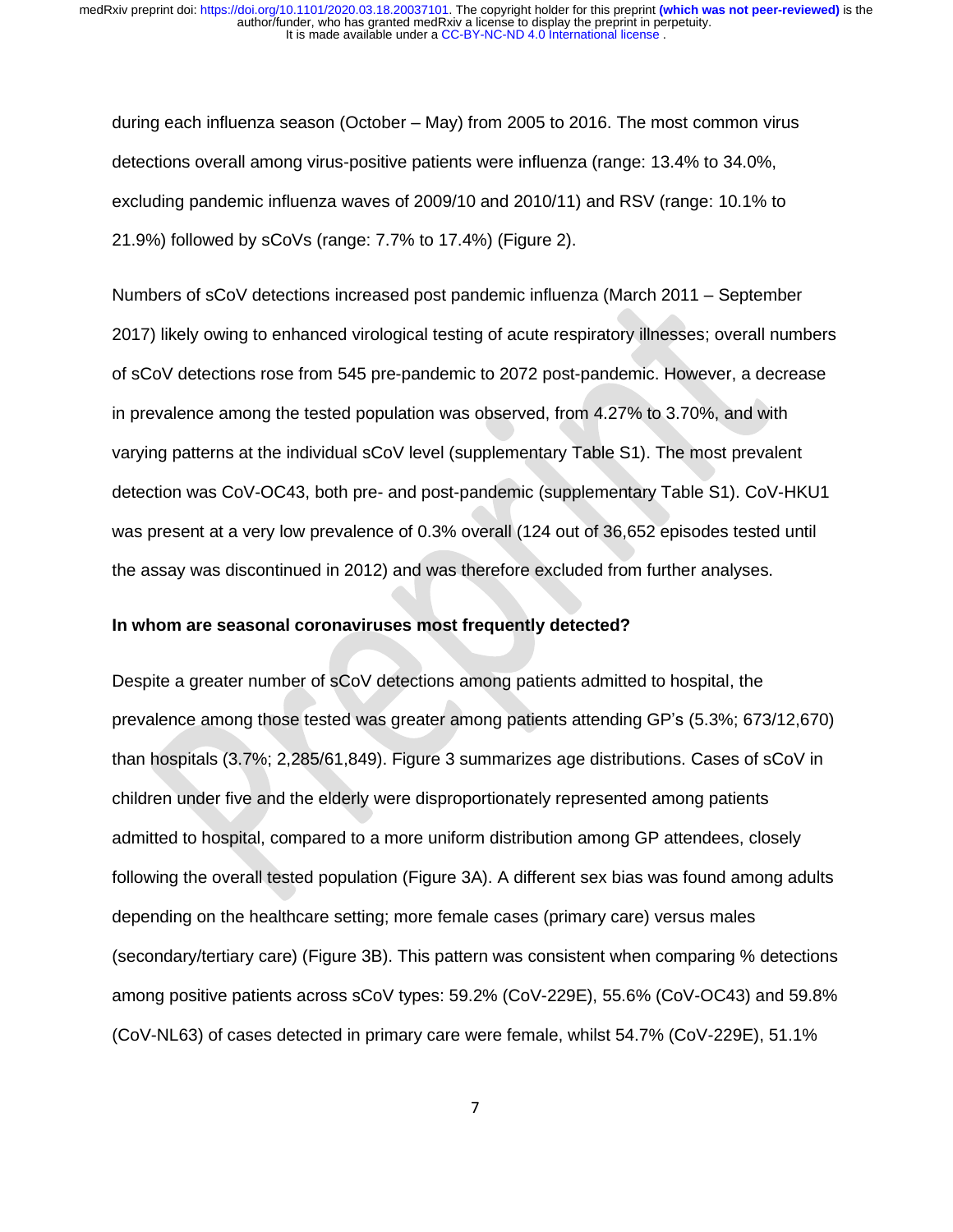(CoV-OC43) and 56.7% (CoV-NL63) cases detected in secondary/tertiary care were male (supplementary Table S2).

The median age varied from 20.9y (IQR=2.7y-50.2y) for CoV-NL63, to 39.9y (IQR=5.0y-62.5y) and 43.3y (IQR=16.5y-60.4y) for CoV-OC43 and CoV-229E, respectively. The age-specific prevalences of sCoVs among the tested population are summarized in supplementary Tables S3-S4; a greater variation across ages was found for CoV-229E (Coefficient of Variation [CV]=40.4%) and CoV-NL63 (CV=33.8%) compared to CoV-OC43 (CV=13.6%) for primary care, with less variation for secondary/tertiary care (CV=29.96% for CoV-229E and CV=28.0% for CoV-NL63, compared to CV=17.10% for CoV-OC43).

Statistical modelling analyses further confirmed differences in age and sex associations according to sCoV type, and a greater chance of sCoV detection among GP attendees than patients admitted to hospital (supplementary Tables S5-S7). No evidence of significant effect modification between patient age or sex and healthcare service setting was found (statistical interaction terms p>0.05; results not shown). Figure 4 summarizes average age-specific predicted probabilities with statistical interactions incorporated. In summary, we observed a trend towards increasing probability of CoV-229E with age (Figure 4A), greater probabilities of CoV-OC43 at the extremities of age (Figure 4B), and decreasing probability of CoV-NL63 with age (Figure 4C). These age patterns were broadly consistent across patient sex and healthcare settings; although we note that 95% confidence intervals overlapped across all ages except for the hospital setting. A borderline significant sex effect was found for CoV-229E, with detections more likely among males (supplementary Table S5).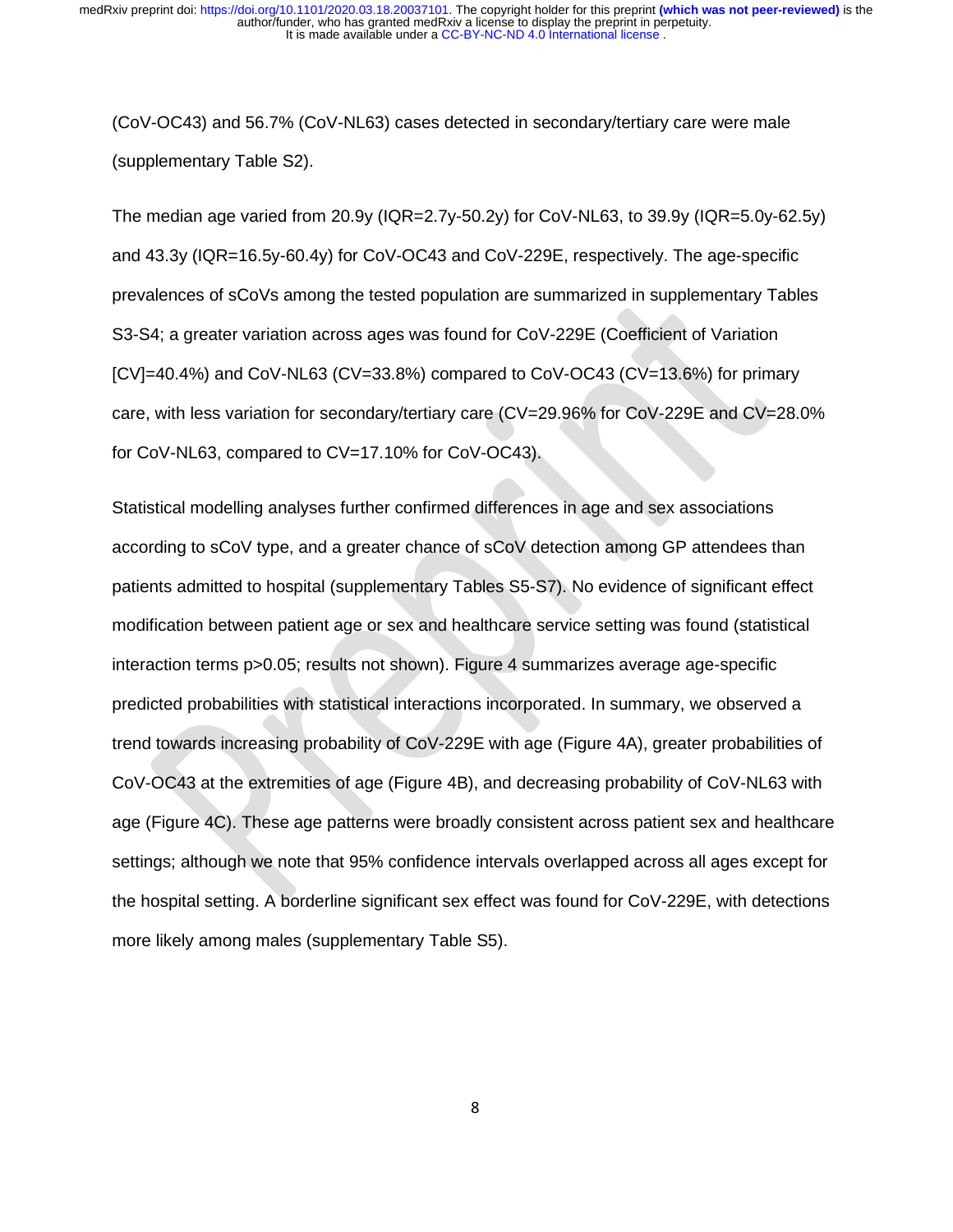#### **Do seasonal coronaviruses exhibit similar seasonalities?**

Figure 5 shows the monthly prevalences of sCoVs detected among the patient population. These are winter pathogens in the UK, on average peaking between January and March. However, there were notable variations between sCoV types and between years. Overall, CoV-OC43 was the most prevalent detection among the tested population in each influenza season. Differences were also observed in periodicities; prior to the first wave of pandemic influenza in 2009, CoV-229E peaked biennially, but subsequently exhibited longer inter-peak periods, particularly between 2013 and 2016.

In contrast, CoV-OC43 and CoV-NL63 generally exhibit annual periodicity of varying magnitude. A considerable degree of synchrony is observed in the timing of the peak prevalence of CoV-OC43 and CoV-NL63 for most seasons, whereas CoV-229E was more distinctive in its temporal pattern. For example, low levels of CoV-229E in 2007 coincided with high magnitudes of CoV-OC43 and CoV-NL63, whilst the largest prevalence of CoV-229E in 2010 coincided with low magnitudes of CoV-OC43 and CoV-NL63.

### **Do coronaviruses interact with other respiratory viruses?**

The cocirculation of sCoVs with other common respiratory raises the potential for ecological interactions, altering infection risks and the dynamics of population transmission. Our data did not permit analysis of potential within-host interactions among different sCoVs because of an absence of sCoV coinfections. We did, however, evaluate the potential for within-host interactions between sCoVs and other common respiratory viruses.

To do so, we analyzed the non-random mixing of respiratory viruses among virus-positive patients using multivariable logistic regression. We found a greater propensity for CoV-OC43 to coinfect with RSV (OR=1.68, 95% CI=1.05-2.63, uncorrected  $p=0.027$ ), AdV (OR=2.93, 95%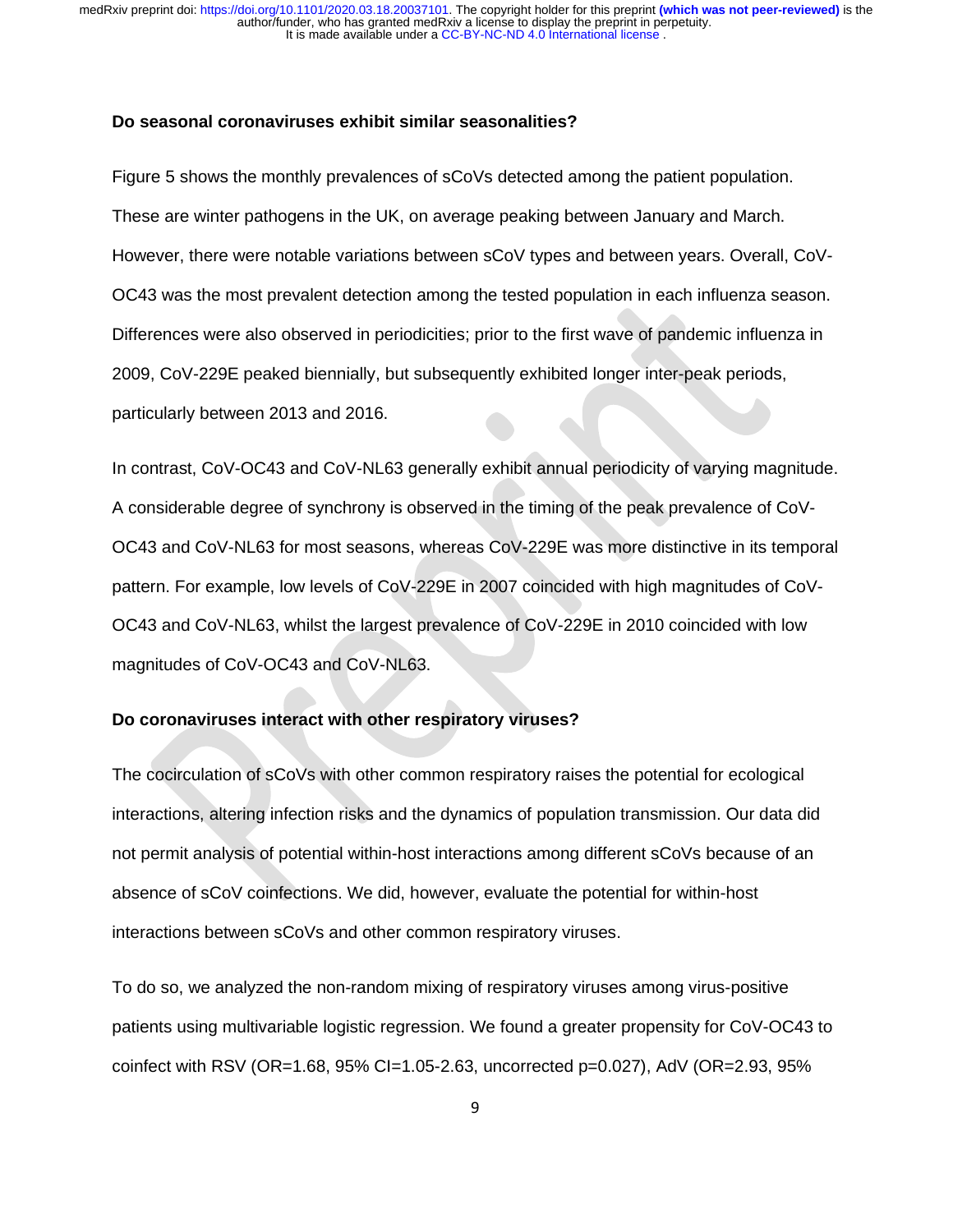CI=1.87-4.5, uncorrected  $p<0.001$ , and PIV3 (OR=2.38, 95% CI=1.28-4.17, uncorrected p=0.004) (supplementary Table S8). The associations with AdV and PIV3 were supported following correction of p-values for multiple comparisons ( $p<0.001$  and  $p=0.036$  respectively).

No evidence of interactions with other respiratory viruses was found for either CoV-229E or CoV-NL63. Assessment of parainfluenza virus (PIV) types was limited by small numbers of coinfections; these viruses were aggregated at the genus level for the CoV-229E analysis, and PIV2 was excluded from the CoV-NL63 analysis. See supplementary Tables S9-S10 for details. The finding for PIVB must be treated with caution owing to 95% CI overlapping 1. Average agespecific predicted probabilities of sCoV coinfection for individuals with and without coinfection with each specific respiratory virus is given in Table 1.

#### **Discussion: Implications for COVID-19**

The likely long-term impact of the recently emerged COVID-19 is a topic currently shrouded in uncertainty for countries worldwide. At the time of writing, global cases are mounting, with evidence of community transmission for a growing number of countries. In the absence of setting-specific data, an epidemiological understanding of related and unrelated co-circulating pathogens is prudent to guide preliminary estimates of who is at risk and when, and to develop research priorities pertaining to population susceptibility. Epidemiological knowledge of seasonal human coronaviruses (sCoVs) is lacking for many settings due to an absence of inclusion in routine diagnostic testing. Here, we described several key features of sCoVs based on a unique dataset derived from multiplex PCR diagnostic testing of a large, well-defined population over a thirteen year period.

It is well known that sCoVs cocirculate endemically with other common respiratory viruses, and coinfections are frequently observed [11, 12, 16]. In the West of Scotland, sCoVs typically peak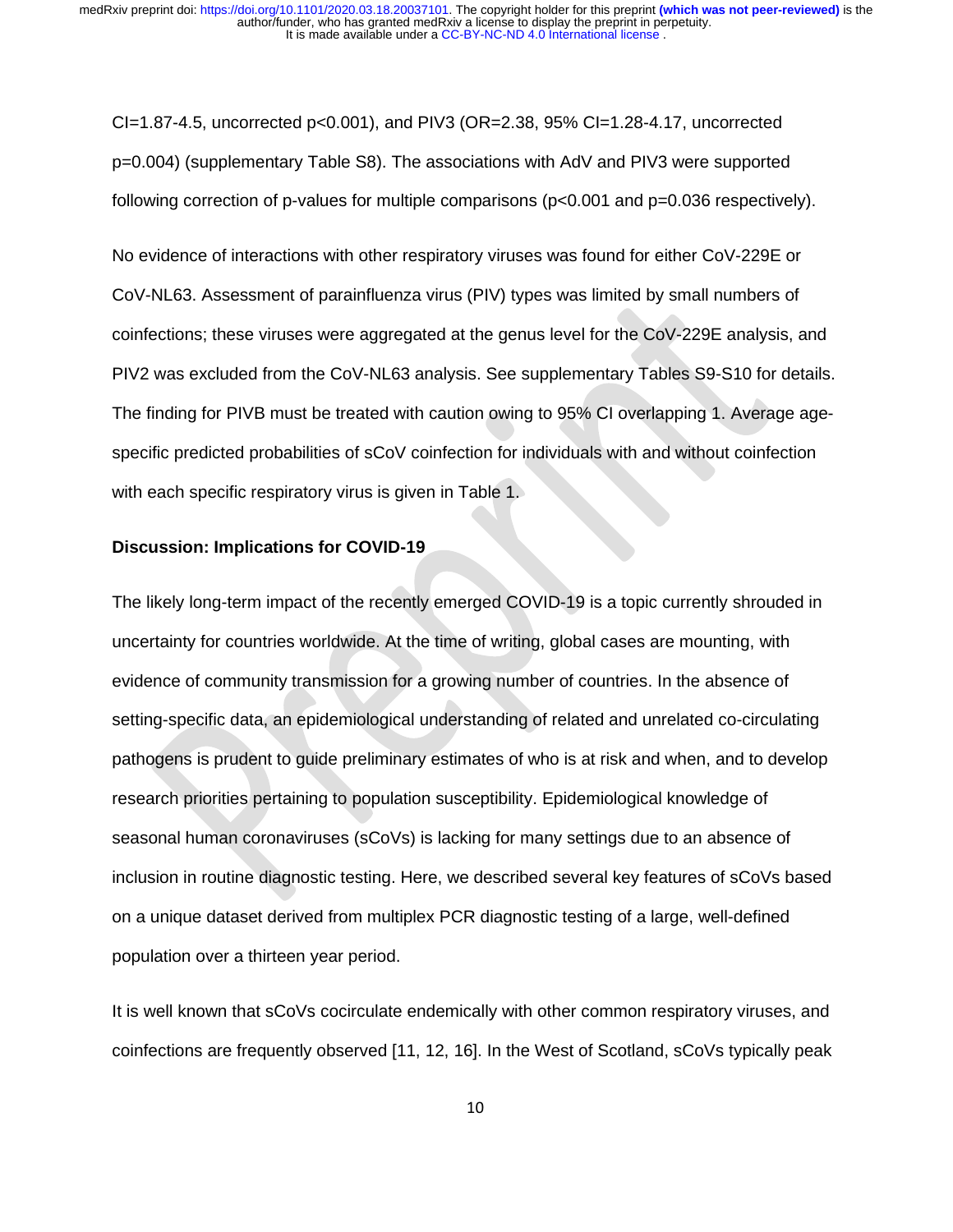in winter months alongside influenza viruses and RSV, as previously described [12]. The common occurrence of sCoVs during periods of high influenza activity highlights the importance of considering these viruses in the differential diagnosis of viral respiratory infections. This is particularly pertinent in the context of COVID-19 emergence; cocirculating viruses are associated with a broad spectrum of clinical presentation overlapping that of COVID-19, raising the potential for a large number of undiagnosed or misclassified cases in settings lacking the capacity for multiplexed testing. Currently in NHS Greater Glasgow and Clyde, Scotland, the majority of COVID-19 testing is being conducted in the hospital setting, where all cases of respiratory illness are simultaneously tested for influenza, RSV, adenovirus and *mycoplasma pneumoniae* using a multiplex panel, and severely ill patients receive a full multiplex that includes sCoVs.

Sex-specific numbers of sCoV differed by healthcare setting; we observed a trend towards female sCoV cases for primary care, but male sCoV cases for secondary/tertiary care. This finding may reflect sex differences in healthcare seeking behaviors and/or illness severity. In terms of sex differences in detection odds (a proxy for infection risk), a statistically significant sex effect was found for CoV-229E, with a greater odds among males than females. This finding is consistent with previous reports of a male bias for CoV-OC43 and CoV-NL63 among the hospital setting [12], and in relation to influenza hospitalizations and mortality in the context of acute respiratory infections more generally [22, 23]. It has been proposed that differences in sex hormones may explain variation in respiratory infection susceptibility, with testosterone exerting an immunosuppressive effect in males, and with estrogen playing a protective role in females [24, 25]. We note however our analyses do not control for potential confounding factors such as smoking or chronic obstructive pulmonary disease (COPD).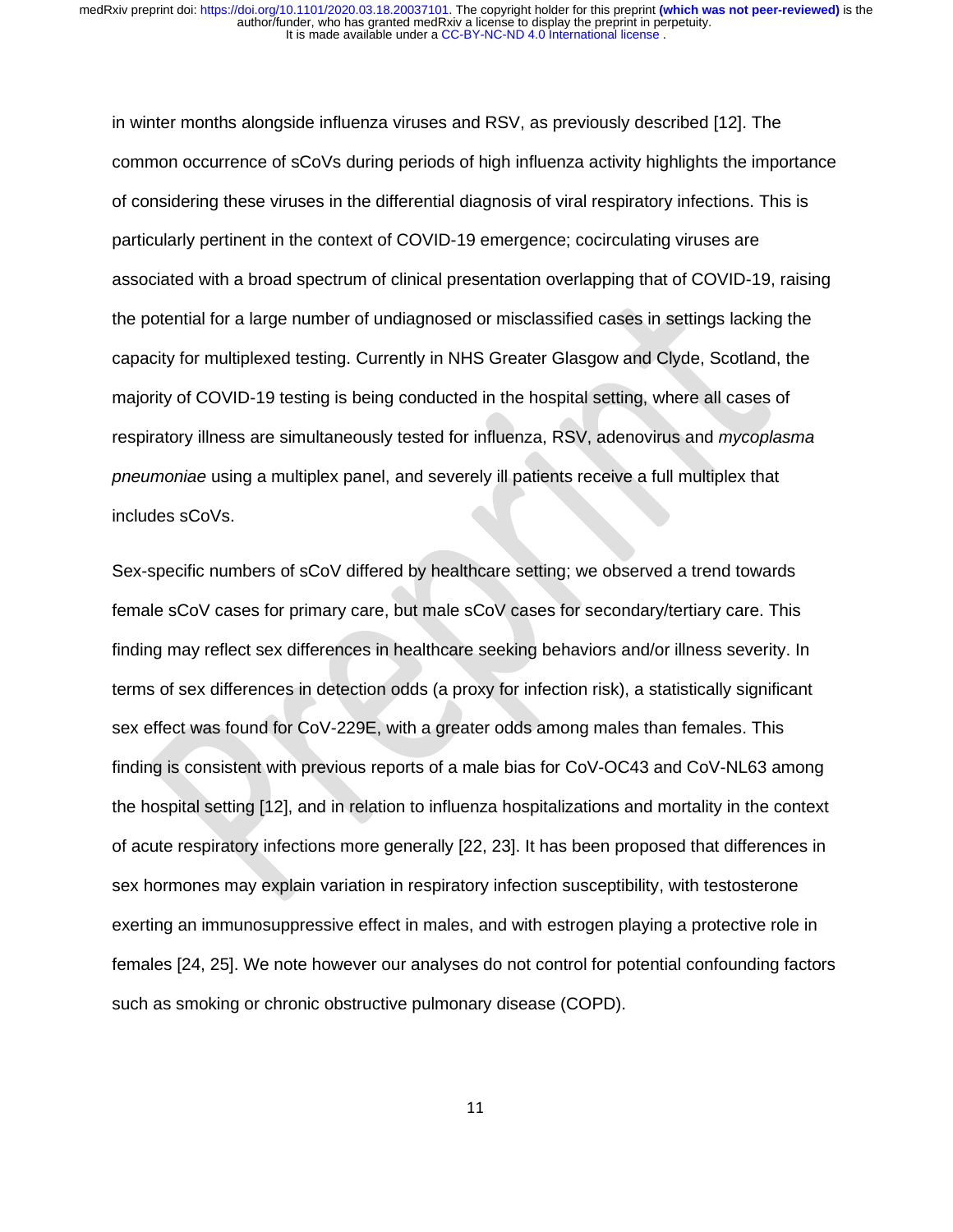A greater number of sCoV cases were observed in children under five years of age and the elderly, particularly among patients admitted to hospital. This pattern is consistent with overall testing trends, and may therefore reflect the healthcare seeking behavior of concerned parents, clinician testing practices, and/or the burden of other respiratory agents, rather than a greater risk of infection. However, it should be borne in mind that these analyses were based on a patient population; the true community burden of mild and/or asymptomatic infections is likely to be much higher [26]. When aggregated into epidemiological groupings, age-specific probabilities of virus detection varied across sCoV types.

In contrast to that observed for sCoVs, there are relatively few COVID-19 cases thus far in children [27]. In the context of our study population, COVID-19 is closely related to CoV-OC43 (both betacoronaviruses), the most prevalent sCoV detection among patients under five. It is possible that pre-existing cross-immunity confers protection and/or attenuates the severity of COVID-19 leading to fewer tested/hospitalized children. The comparatively lower proportion positive and detection odds for school-aged children compared to younger children may potentially reflect a sustained level of CoV-OC43 immune-mediated protection, whereas waned immunity is expected to leave adults more vulnerable to coronavirus infections [27]. Assuming some degree of cross-immunity with COVID-19, our data are consistent with an expected fewer cases of COVID-19 in children but more cases among the adult population. Immunosenescence may exacerbate low levels of protective immunity in the elderly [29, 30].

Three key features of our data seemingly support the proposition of cross-immunity. Firstly, the contrasting age patterns of detection probabilities between closely related CoV-229E and CoV-NL63 (both alphacoronaviruses) may reflect niche segregation. Secondly, closely related CoV-229E and CoV-NL63 also displayed asynchronous seasonality, in contrast to CoV-OC43 and CoV-NL63, supporting a competition dynamic. Although our data did not permit in depth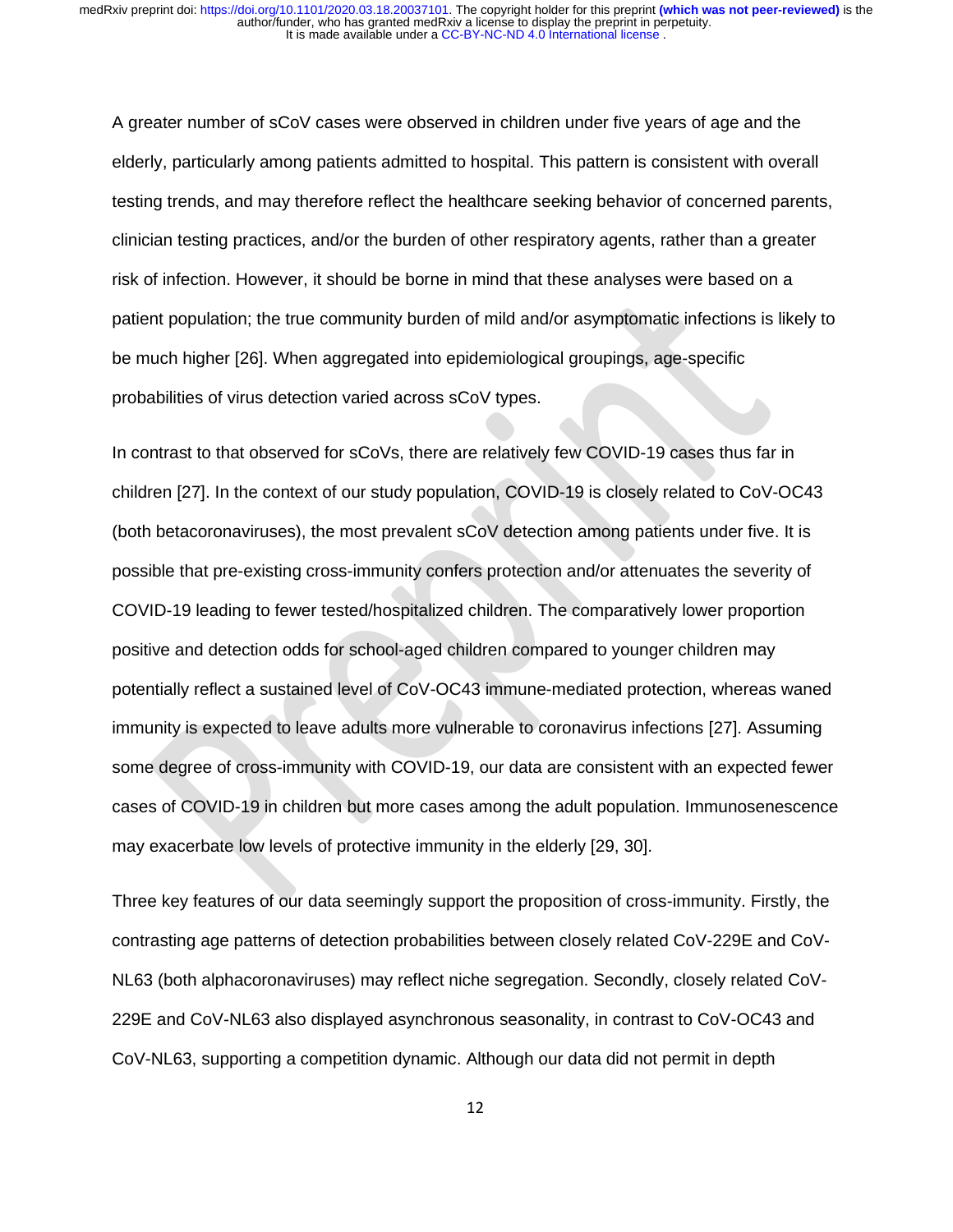analysis of CoV-HKU1, others have reported differences in the timing of peak detections with CoV-OC43 (both betacoronaviruses) [12]. Thirdly, coinfections among sCoVs were not recorded in this study population, although detected by others albeit at a very low frequency [12]. More work is needed to establish whether low coinfection frequency among sCoVs supports an immune-mediated competition for hosts, or whether this reflects a limitation of diagnostic data which only captures a snapshot of an individual's infection.

To our knowledge, evidence of immunological cross-protection between human coronaviruses is lacking, and reports of antigenic cross-reactivity are inconsistent. The potential for serological cross-reactivity between SARS-CoV and sCoVs has been shown by some [28, 29] but not others [30]. And although confinement of cross-reactivity at the coronavirus genus level is possible, consistent with the greater genetic relatedness of these viruses [31, 32], more general cross-reactivity between CoV-OC43 and CoV-229E has also been found [33]. Population serological surveys will be critical for establishing the true burden and age distribution of sCoV infections in the community and the potential for cross-protective immunity.

It should be borne in mind that the implications of population levels of cross-immunity are likely to vary according to the local epidemiological context. We note the predominance of CoV-OC43 detections previously observed in a comparatively urban but different Scottish patient population [14], a pattern more generally consistent at the Scottish national level [27]. Other trends observed within our study population are consistent with the Scottish national level, such as peak levels of CoV-229E detection in 2010 coinciding with low levels of CoV-NL63 and CoV-OC43 [27]. A predominance of CoV-OC43 has also been observed in Sweden [16], suggesting a potential consistency in sCoV dominance over wider geographical areas. However, differences are also apparent; for example, the relatively common detection of CoV-HKU1 in a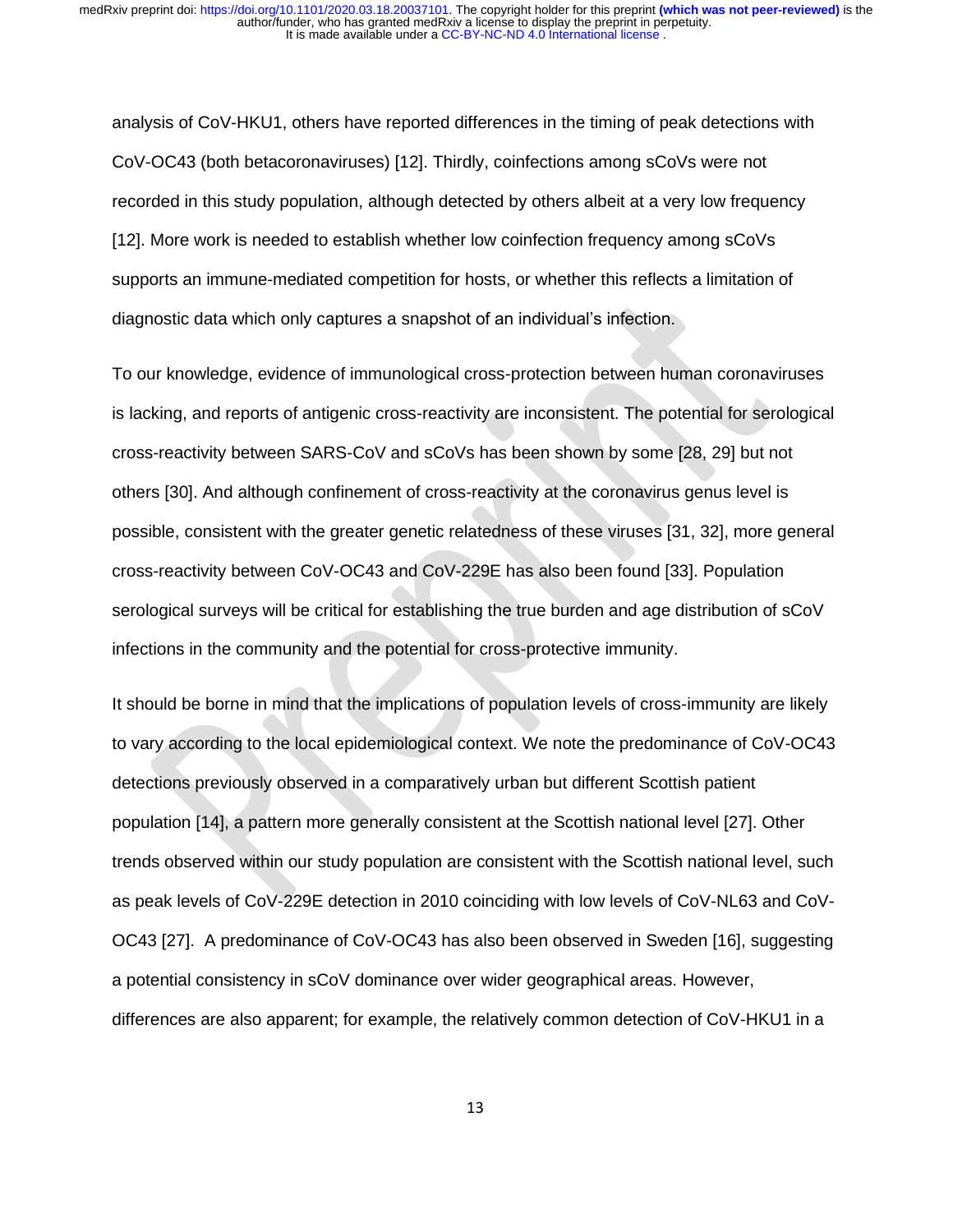different Scottish population [14] in contrast to ours, as also suggested in a recent report on respiratory virus detections in France [28].

Our study also highlights the potential for interactions between sCoVs and other respiratory viruses. In previous extensive analyses of virus-virus interactions, we found a strong signal of positive interactions at the within-host scale between human coronaviruses overall and respiratory syncytial virus (RSV), adenovirus (AdV) and parainfluenza viruses (combining types 1 and 3; human respirovirus genus) [6]. Here, our more in-depth analysis corroborates positive interactions at the sCoV type level. For CoV-OC43, the most prevalent in this study population, our results support our earlier findings of a higher propensity of coinfection with RSV, AdV and PIV3 than with other respiratory viruses. Note, these analyses were based on routine diagnostic testing and therefore the directionality of effects could not be determined. The association with RSV was not supported following a correction for multiple comparisons, although previous studies also report a high proportion of sCoV coinfections with RSV [12, 34]. The role of viral coinfections in the severity of acute respiratory illness remains a controversial topic [28-32]. Further work is needed to establish the role of viral coinfections in COVID-19 severity.

#### **Conclusions**

The public health impact of COVID-19 is likely to vary according to the epidemiological context and healthcare infrastructure of the population. Our findings suggest continued monitoring of cocirculating respiratory viruses will be important for guiding accurate case ascertainment, research priorities surrounding population susceptibility, and for assessing the comparative population and healthcare burden of COVID-19 in the context of multiple cocirculating respiratory pathogens. Further work is needed to identify the mechanism of interactions between human coronaviruses and other respiratory viruses, and the role of viral coinfections in COVID-19 severity and burden.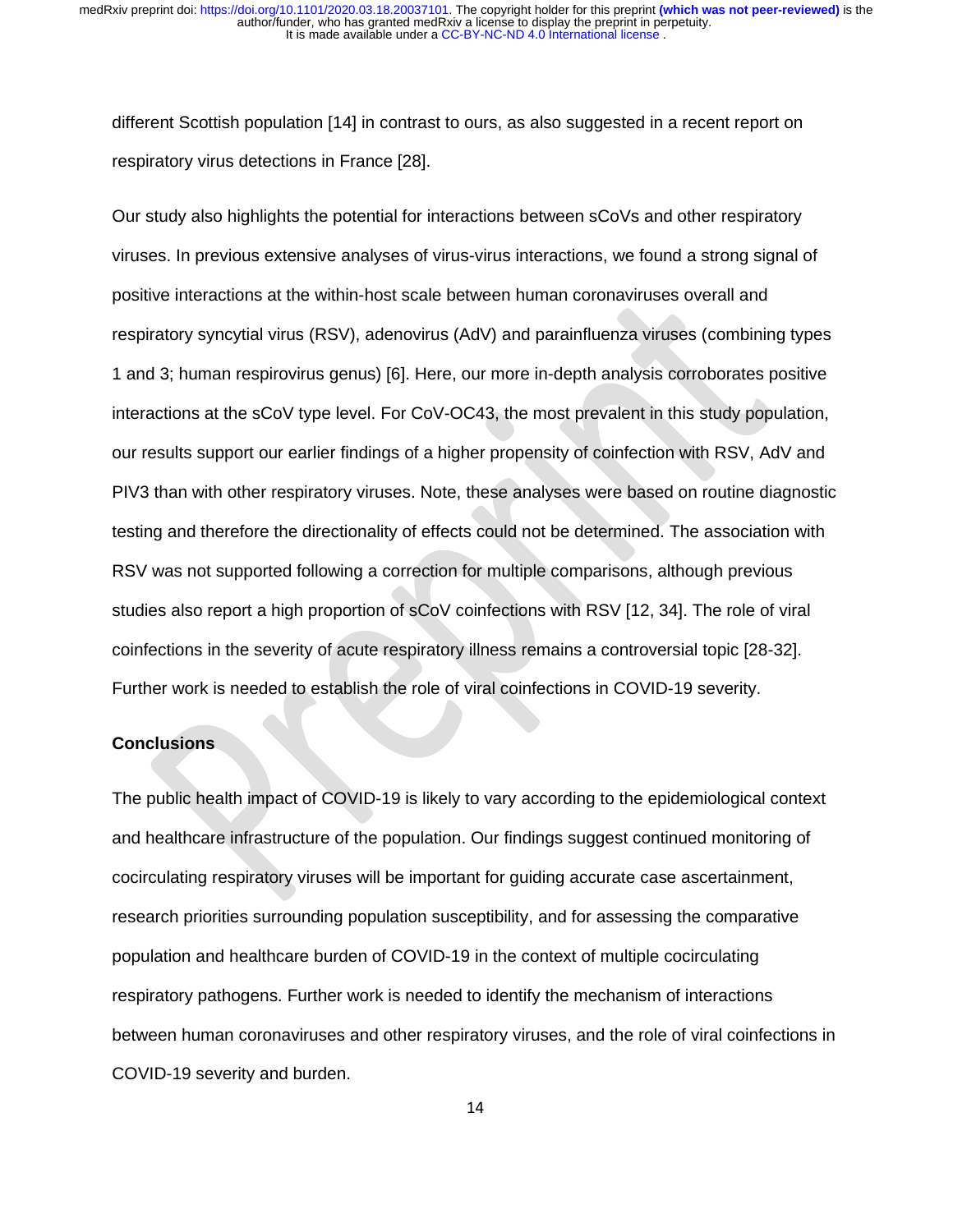### **Acknowledgments**

This work was funded by the Medical Research Council of the UK (Grant MC\_UU\_12014/9). We are grateful to Louise Matthews, Richard Reeve and Paul Johnson for previous helpful discussions on inferring virus-virus interactions from patient-based data, and we thank Beatrix von Wissmann for her critique of an earlier draft of the manuscript. Author contributions: SN: conceptualization, data curation, methodology, investigation, formal analysis, visualization, writing – original draft; AH: investigation, writing – review & editing; DFPM: investigation, resources, writing – review & editing; JM: resources, writing – review & editing; RNG: resources, writing – review & editing; PRM: funding acquisition, investigation, writing – review & editing.

#### **References**

1. WHO. WHO announces COVID-19 outbreak a pandemic. **2020**.

2. Anderson RM, Fraser C, Ghani AC, et al. Epidemiology, transmission dynamics and control of SARS: the 2002-2003 epidemic. Philos Trans R Soc Lond B Biol Sci **2004**; 359:1091-105. 3. Mobaraki K, Ahmadzadeh J. Current epidemiological status of Middle East respiratory syndrome coronavirus in the world from 1.1.2017 to 17.1.2018: a cross-sectional study. BMC Infect Dis **2019**; 19:351.

4. Graham NM. The epidemiology of acute respiratory infections in children and adults: a global perspective. Epidemiol Rev **1990**; 12:149-78.

5. Van Kerkhove MD, Hirve S, Koukounari A, Mounts AW, group HNpsw. Estimating agespecific cumulative incidence for the 2009 influenza pandemic: a meta-analysis of A(H1N1)pdm09 serological studies from 19 countries. Influenza and other respiratory viruses **2013**; 7:872-86.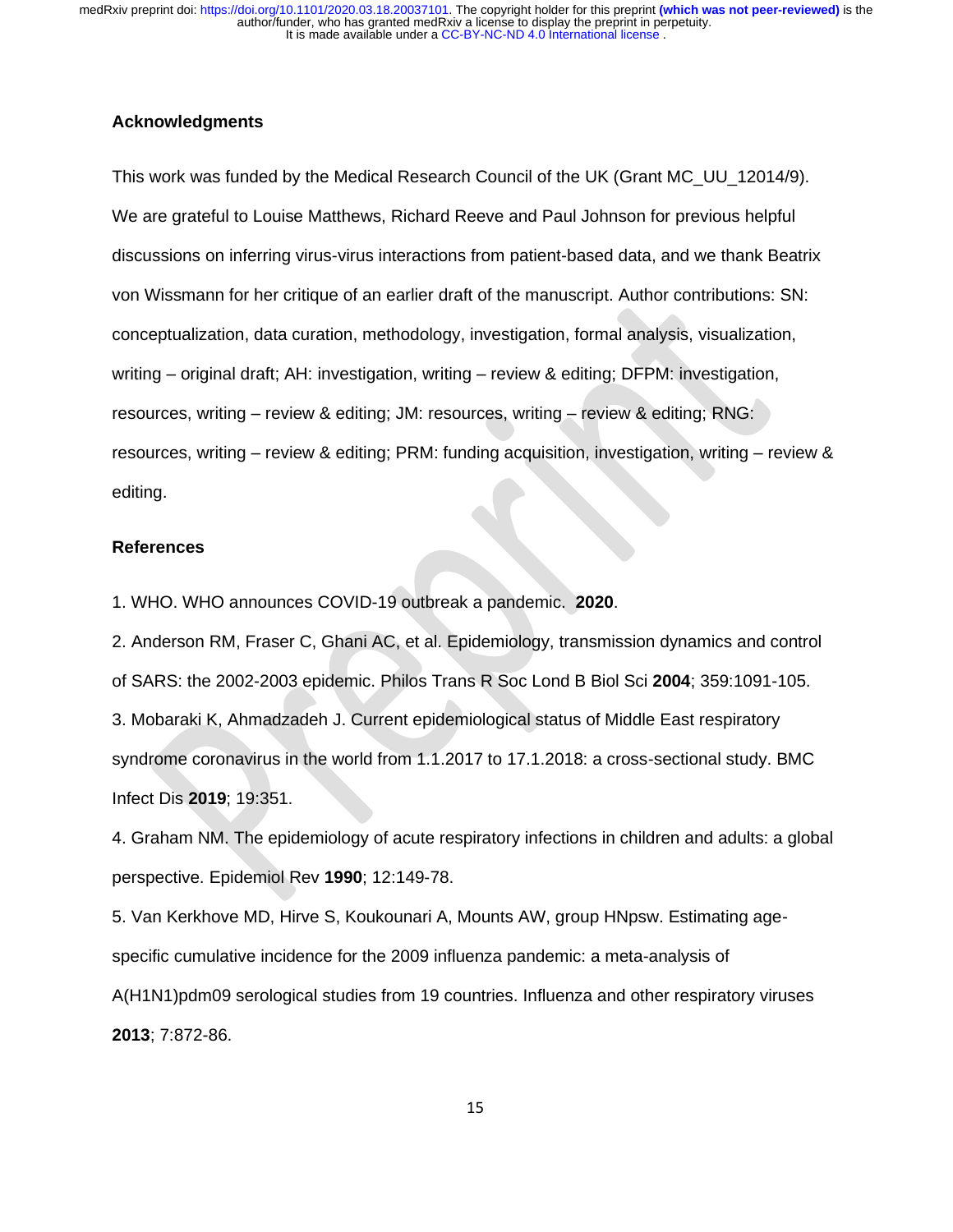6. Nickbakhsh S, Mair C, Matthews L, et al. Virus-virus interactions impact the population dynamics of influenza and the common cold. Proceedings of the National Academy of Sciences of the United States of America **2019**.

7. Bhattacharyya S, Gesteland PH, Korgenski K, Bjornstad ON, Adler FR. Cross-immunity between strains explains the dynamical pattern of paramyxoviruses. Proceedings of the National Academy of Sciences of the United States of America **2015**; 112:13396-400.

8. Casalegno JS, Ottmann M, Bouscambert-Duchamp M, Valette M, Morfin F, Lina B. Impact of the 2009 influenza A(H1N1) pandemic wave on the pattern of hibernal respiratory virus epidemics, France, 2009. Euro Surveill **2010**; 15.

9. Casalegno JS, Ottmann M, Duchamp MB, et al. Rhinoviruses delayed the circulation of the pandemic influenza A (H1N1) 2009 virus in France. Clin Microbiol Infect **2010**; 16:326-9.

10. Brunstein JD, Cline CL, McKinney S, Thomas E. Evidence from multiplex molecular assays for complex multipathogen interactions in acute respiratory infections. Journal of clinical microbiology **2008**; 46:97-102.

11. Greer RM, McErlean P, Arden KE, et al. Do rhinoviruses reduce the probability of viral codetection during acute respiratory tract infections? Journal of clinical virology : the official publication of the Pan American Society for Clinical Virology **2009**; 45:10-5.

12. Gaunt ER, Hardie A, Claas EC, Simmonds P, Templeton KE. Epidemiology and clinical presentations of the four human coronaviruses 229E, HKU1, NL63, and OC43 detected over 3 years using a novel multiplex real-time PCR method. Journal of clinical microbiology **2010**; 48:2940-7.

13. Lepiller Q, Barth H, Lefebvre F, et al. High incidence but low burden of coronaviruses and preferential associations between respiratory viruses. Journal of clinical microbiology **2013**; 51:3039-46.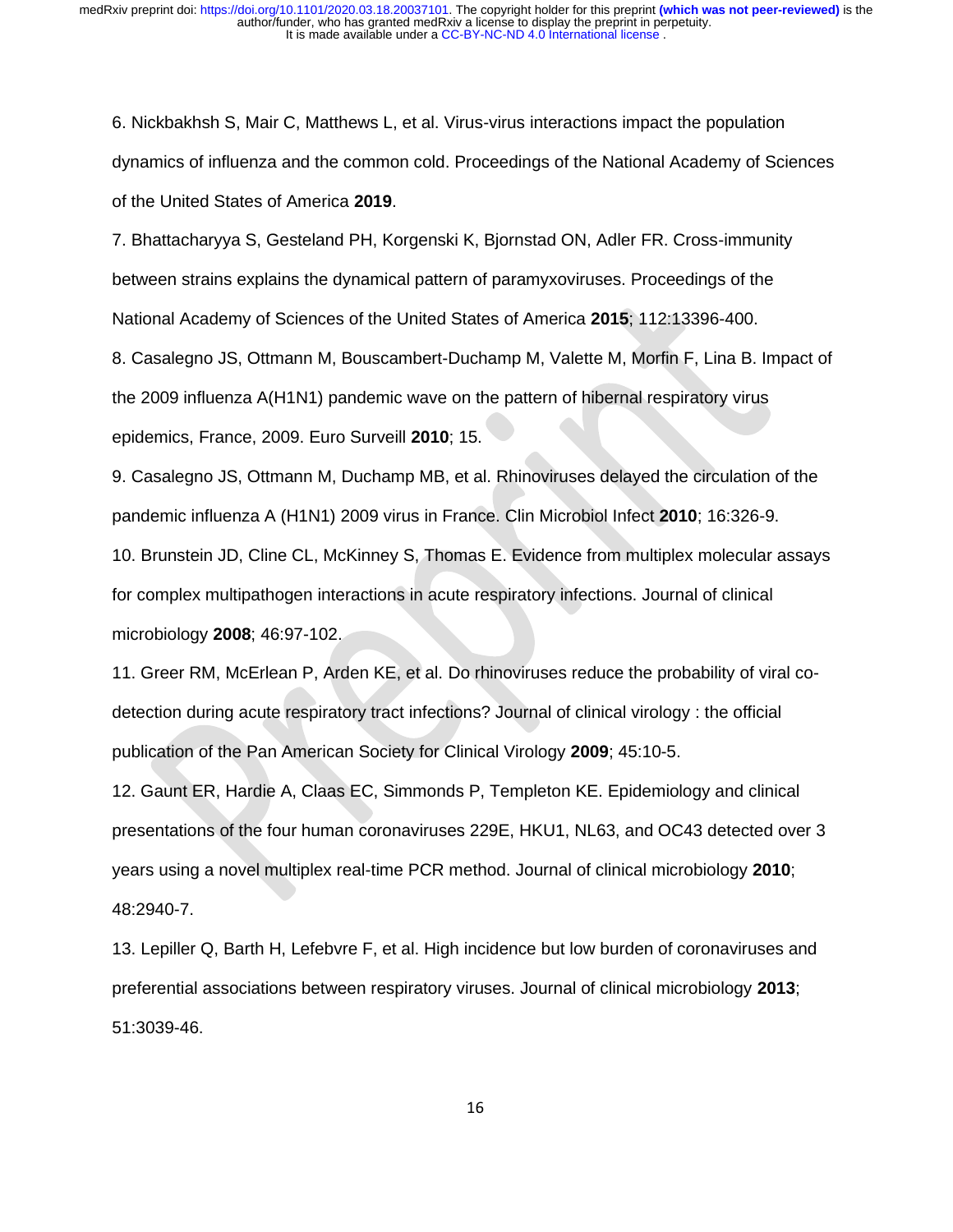14. Brittain-Long R, Andersson LM, Olofsson S, Lindh M, Westin J. Seasonal variations of 15 respiratory agents illustrated by the application of a multiplex polymerase chain reaction assay. Scand J Infect Dis **2012**; 44:9-17.

15. van Elden LJ, van Loon AM, van Alphen F, et al. Frequent detection of human coronaviruses in clinical specimens from patients with respiratory tract infection by use of a novel real-time reverse-transcriptase polymerase chain reaction. The Journal of infectious diseases **2004**; 189:652-7.

16. Nickbakhsh S, Thorburn F, B VONW, Mc MJ, Gunson RN, Murcia PR. Extensive multiplex PCR diagnostics reveal new insights into the epidemiology of viral respiratory infections.

Epidemiology and infection **2016**; 144:2064-76.

17. Gunson RN, Bennett S, Maclean A, Carman WF. Using multiplex real time PCR in order to streamline a routine diagnostic service. Journal of clinical virology : the official publication of the Pan American Society for Clinical Virology **2008**; 43:372-5.

18. Gunson RN, Carman WF. During the summer 2009 outbreak of "swine flu" in Scotland what respiratory pathogens were diagnosed as H1N1/2009? BMC Infect Dis **2011**; 11:192.

19. Schwartzbaum J, Ahlbom A, Feychting M. Berkson's bias reviewed. Eur J Epidemiol **2003**; 18:1109-12.

20. R Core Team. R: A Language and Environment for Statistical Computing. Available at: [http://www.R-project.org/.](http://www.r-project.org/)

21. Ludecke D. ggeffects: Tidy Data Frames of Marginal Effects from Regression models. Journal of Open Source Software **2018**; 3:772.

22. Quandelacy TM, Viboud C, Charu V, Lipsitch M, Goldstein E. Age- and sex-related risk factors for influenza-associated mortality in the United States between 1997-2007. Am J Epidemiol **2014**; 179:156-67.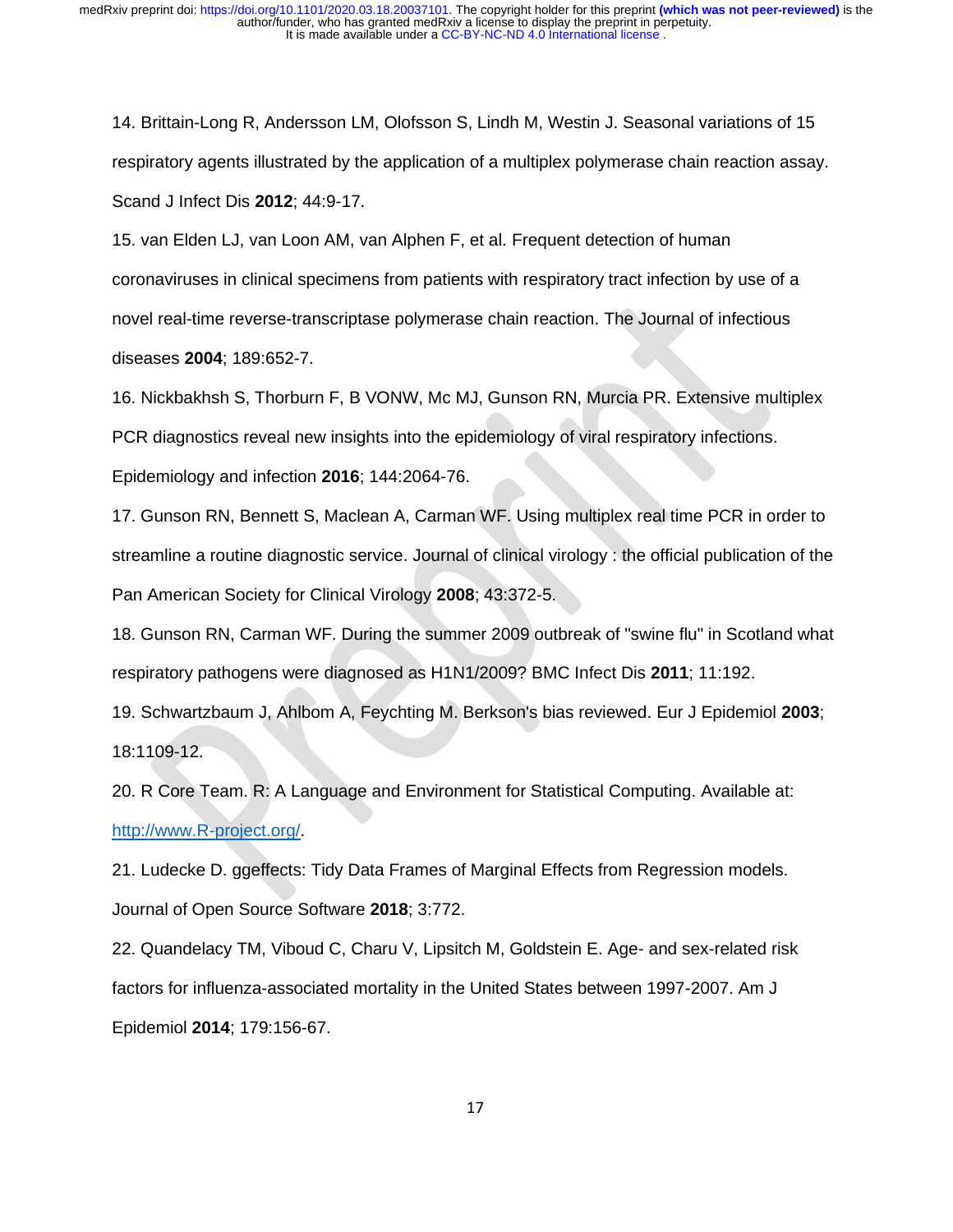23. Wang XL, Yang L, Chan KH, et al. Age and Sex Differences in Rates of Influenza-Associated Hospitalizations in Hong Kong. Am J Epidemiol **2015**; 182:335-44.

24. Furman D, Hejblum BP, Simon N, et al. Systems analysis of sex differences reveals an immunosuppressive role for testosterone in the response to influenza vaccination. Proceedings of the National Academy of Sciences of the United States of America **2014**; 111:869-74.

25. Robinson DP, Hall OJ, Nilles TL, Bream JH, Klein SL. 17beta-estradiol protects females against influenza by recruiting neutrophils and increasing virus-specific CD8 T cell responses in the lungs. Journal of virology **2014**; 88:4711-20.

26. Hayward AC, Fragaszy EB, Bermingham A, et al. Comparative community burden and severity of seasonal and pandemic influenza: results of the Flu Watch cohort study. Lancet Respir Med **2014**; 2:445-54.

27. Tang F, Quan Y, Xin ZT, et al. Lack of peripheral memory B cell responses in recovered patients with severe acute respiratory syndrome: a six-year follow-up study. Journal of immunology **2011**; 186:7264-8.

28. Ksiazek TG, Erdman D, Goldsmith CS, et al. A novel coronavirus associated with severe acute respiratory syndrome. N Engl J Med **2003**; 348:1953-66.

29. Sun ZF, Meng XJ. Antigenic cross-reactivity between the nucleocapsid protein of severe acute respiratory syndrome (SARS) coronavirus and polyclonal antisera of antigenic group I animal coronaviruses: implication for SARS diagnosis. Journal of clinical microbiology **2004**; 42:2351-2.

30. Peiris JS, Lai ST, Poon LL, et al. Coronavirus as a possible cause of severe acute respiratory syndrome. Lancet **2003**; 361:1319-25.

31. Wang N, Li SY, Yang XL, et al. Serological Evidence of Bat SARS-Related Coronavirus Infection in Humans, China. Virol Sin **2018**; 33:104-7.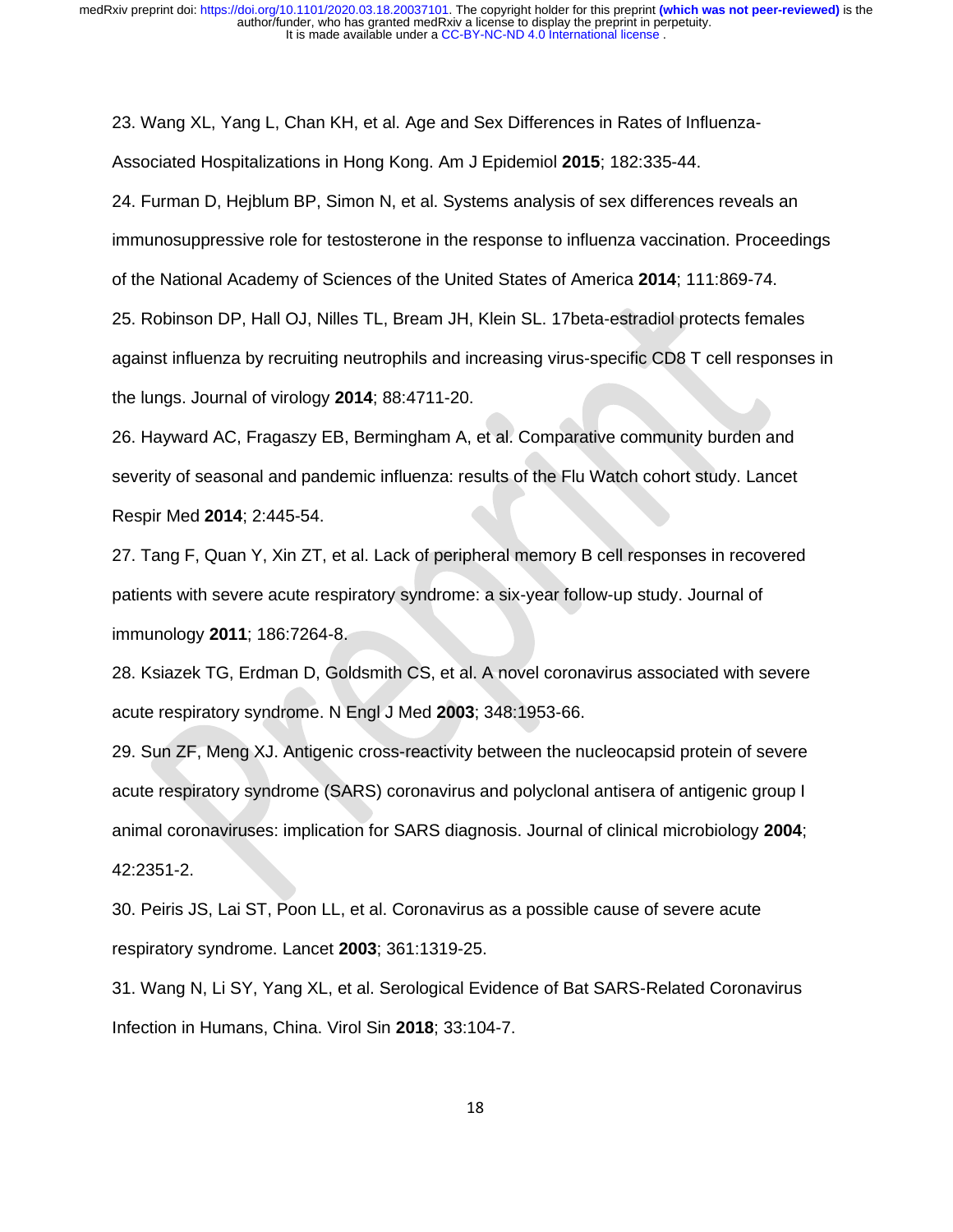32. Lehmann C, Wolf H, Xu J, et al. A line immunoassay utilizing recombinant nucleocapsid proteins for detection of antibodies to human coronaviruses. Diagn Microbiol Infect Dis **2008**; 61:40-8.

33. Chan KH, Cheng VC, Woo PC, et al. Serological responses in patients with severe acute respiratory syndrome coronavirus infection and cross-reactivity with human coronaviruses 229E, OC43, and NL63. Clinical and diagnostic laboratory immunology **2005**; 12:1317-21. 34. Nolan VG, Arnold SR, Bramley AM, et al. Etiology and Impact of Coinfections in Children Hospitalized With Community-Acquired Pneumonia. The Journal of infectious diseases **2018**; 218:179-88.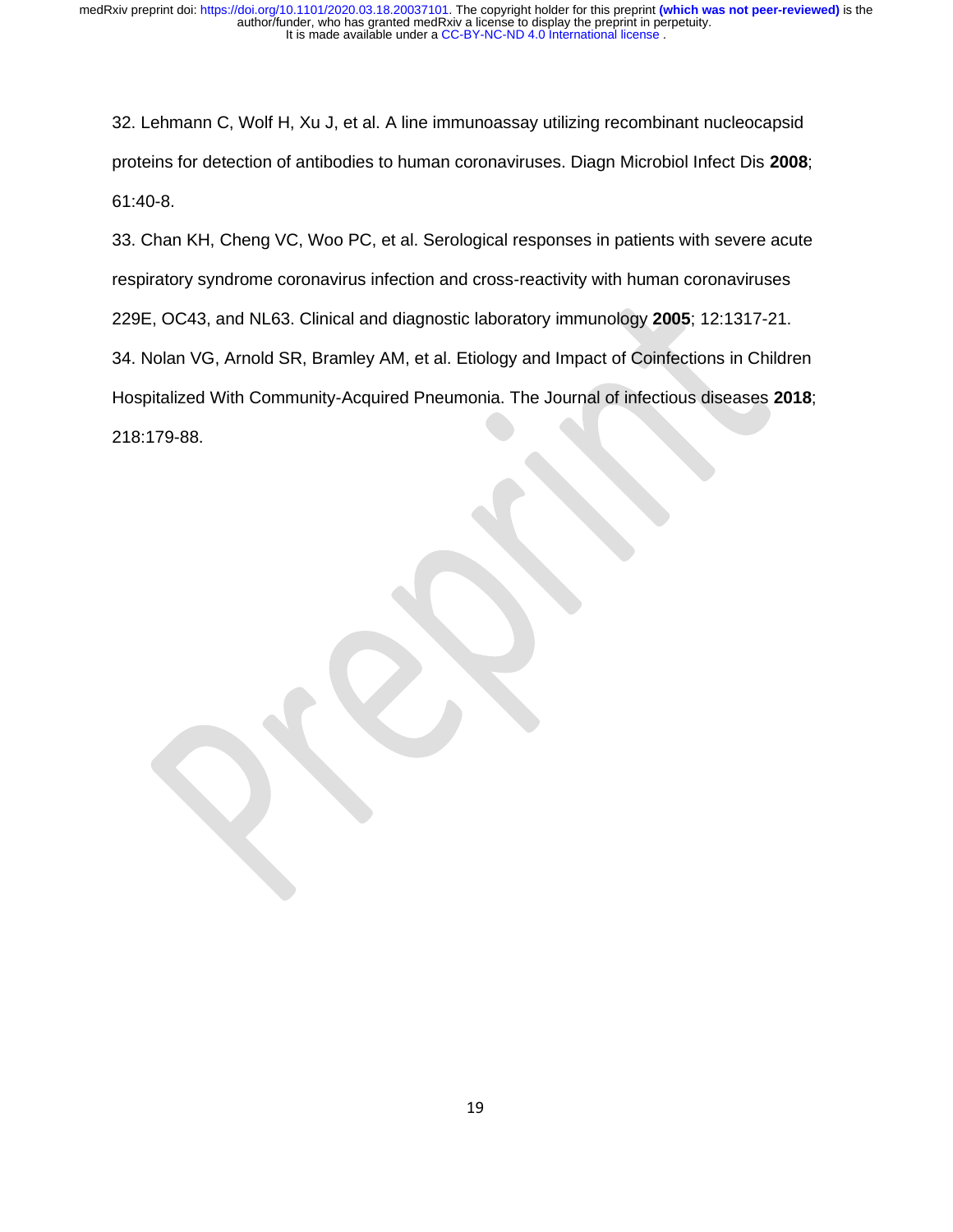

**Figure 1:** Data flow diagram summarising patient subsets informing each analysis. \*Patients molecularly tested for respiratory viruses using real-time multiplex RT-PCR in NHS Greater Glasgow and Clyde, Scotland, UK between 1<sup>st</sup> January 2005 and 30<sup>th</sup> September 2017.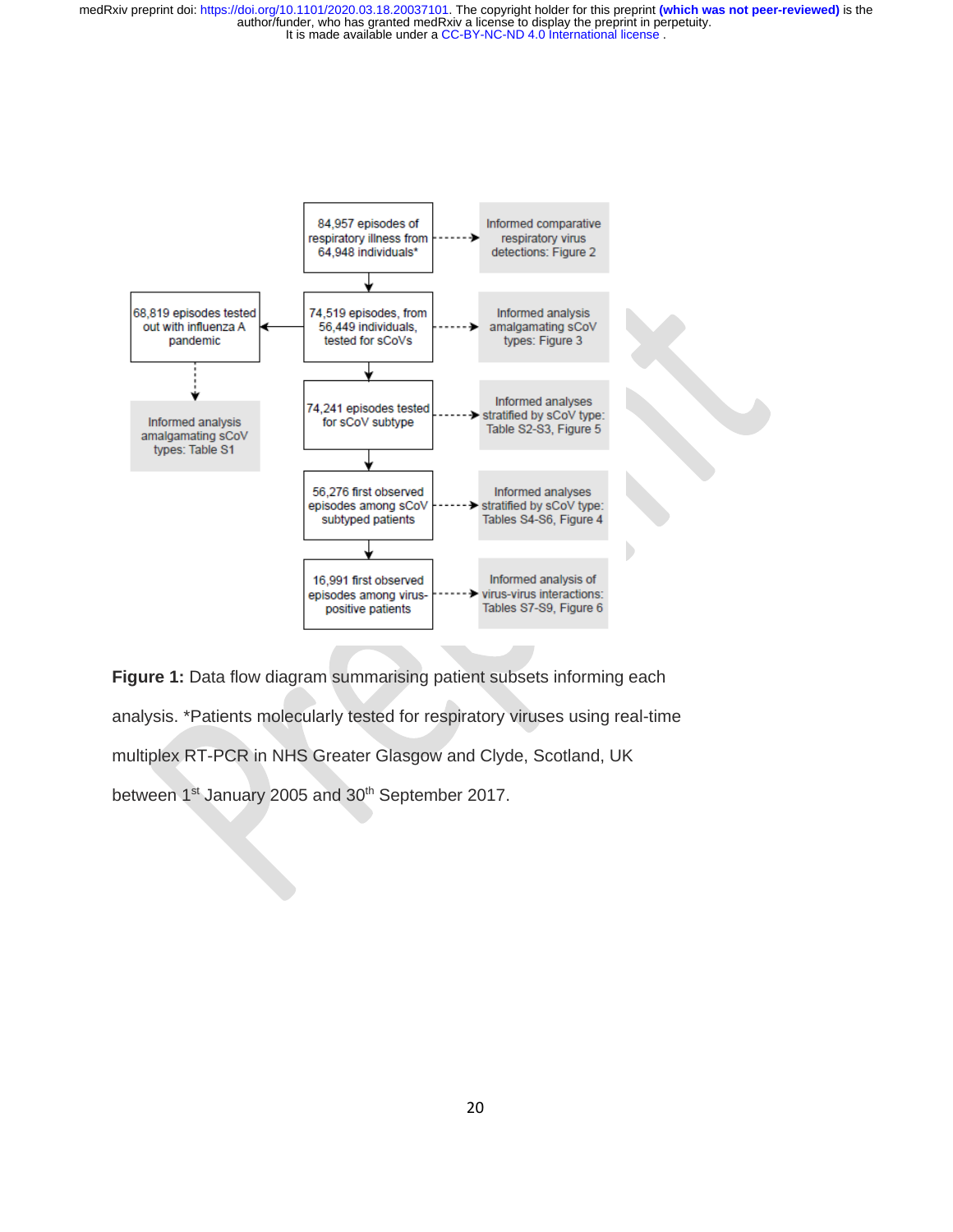

**Figure 2:** Percentage of viral respiratory infections attributed to human coronaviruses and other common respiratory viruses during each influenza season (October – May) from 2005/06 until 2016/17 based on 84,957 episodes of respiratory illness. FLU=influenza A and influenza B viruses combined; RSV=respiratory syncytial virus; CoV=human coronaviruses (CoV-229E, CoV-OC43, CoV-NL63 and CoV-HKU1 combined); OTHER=human adenoviruses, human rhinoviruses, human metapneumovirus, or parainfluenza viruses type 1-4. Note: years of major pandemic influenza A H1N1 virus circulation (2009/10 and 2010/11) must be viewed with caution due to high levels of partial testing. Testing for CoV-HKU1 was discontinued in 2012.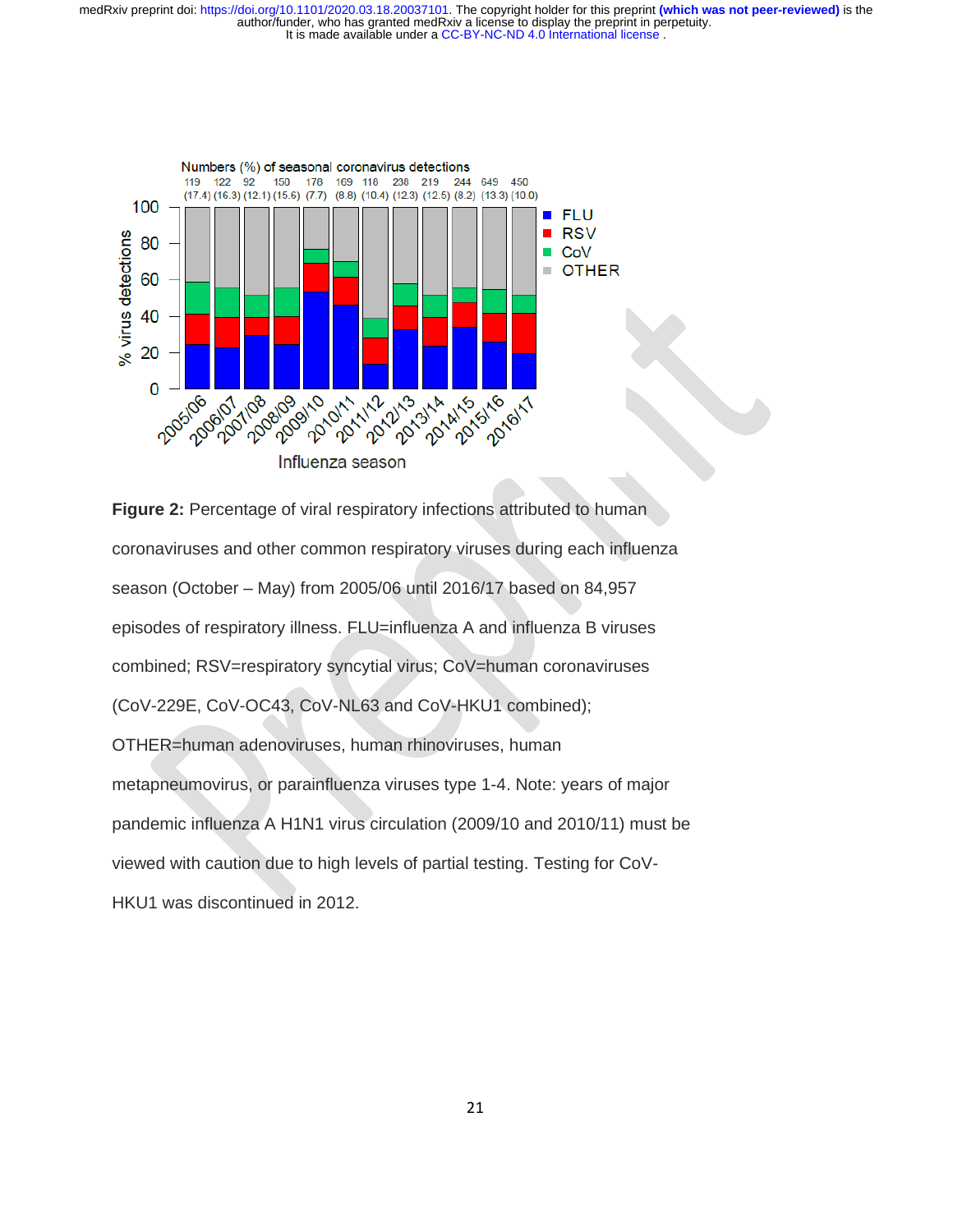

**Figure 3**: Age distributions of human coronavirus cases. (A) comparing numbers positive and tested among patients attending GP's (primary care) and hospitals (secondary/tertiary care), and (B) percentage of female patients. Note the different y-axis scale for coronavirus cases in figure A. GP=General Practice surgery; Hospital=inpatients and outpatients.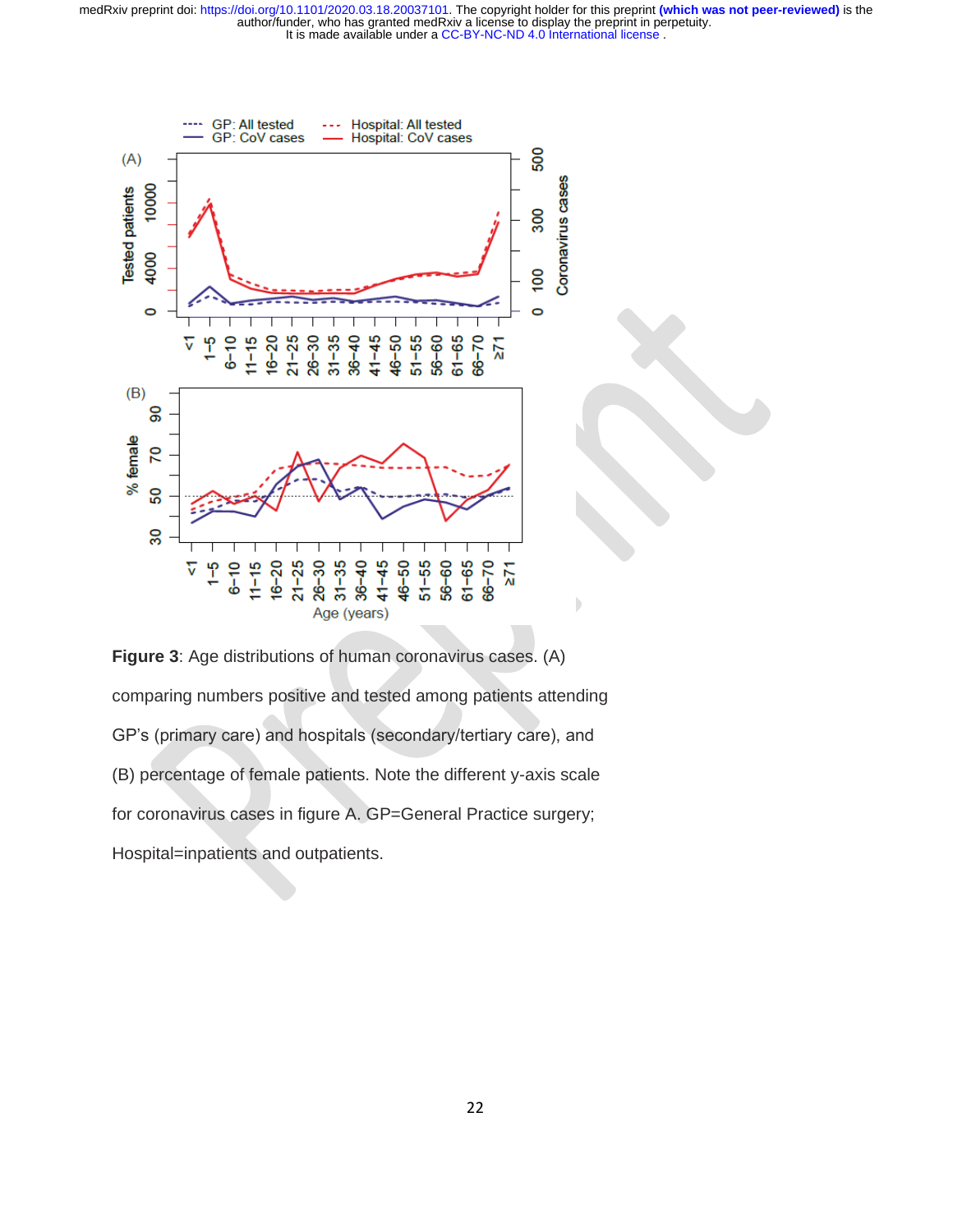

**Figure 4:** Average age-specific predicted probabilities (pp) of human coronavirus (CoV) detections by patient sex and healthcare service setting. GP=General Practice (primary care); Hospital=inpatients and outpatients (secondary/tertiary care); F=female; M=male. Derived from multivariable logistic regression models incorporating statistical interaction between patient age and healthcare service (see supplementary Tables S5-S7 for model results without statistical interactions).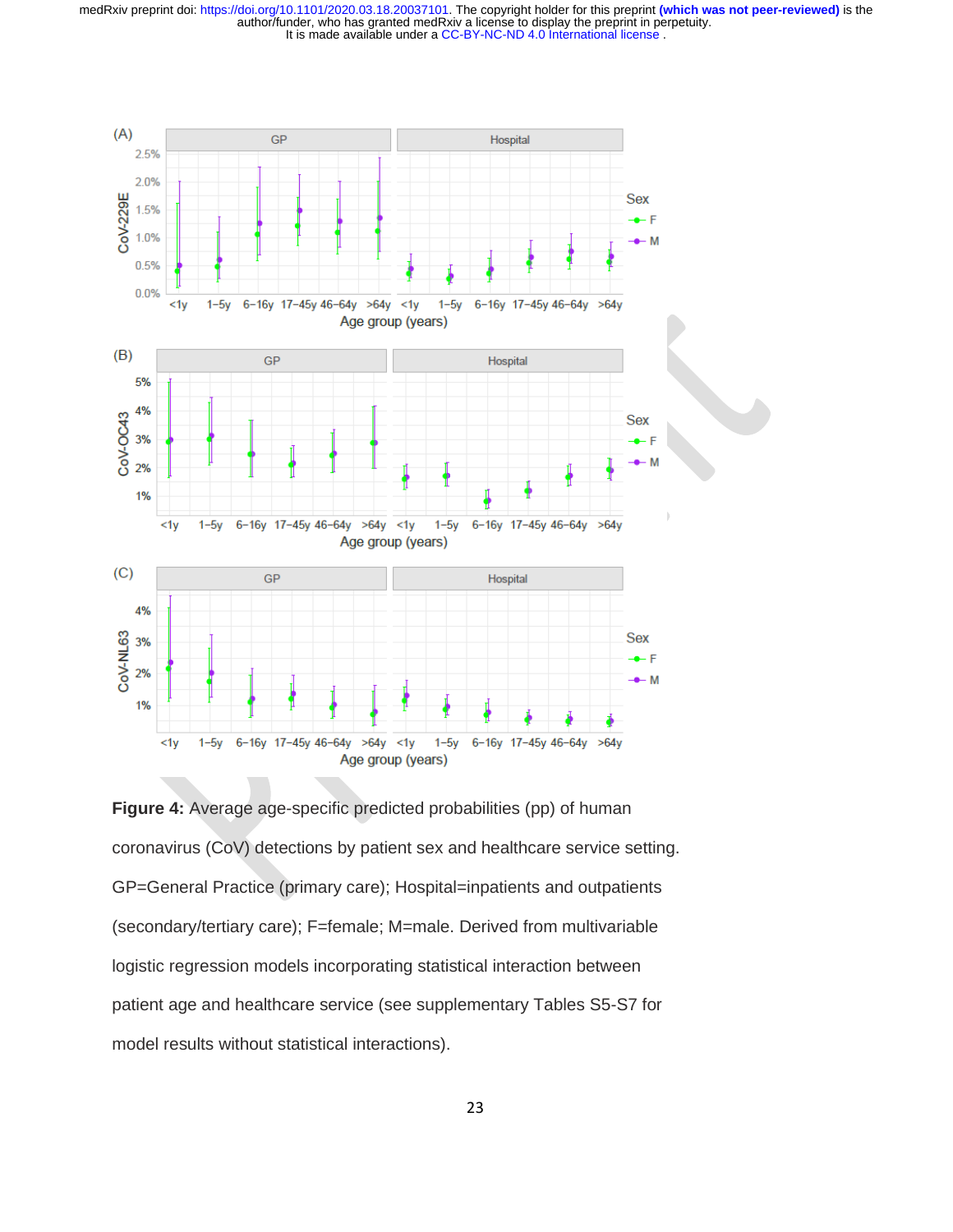

**Figure 5:** Monthly prevalence (%) of seasonal coronaviruses (sCoVs) detected among patients with respiratory illness virologically tested in NHS Greater Glasgow & Clyde, Scotland, UK, between January 2005 and September 2017: (A) CoV-229E, (B) CoV-OC43, (C) CoV-NL63, and (D) comparing all sCoVs.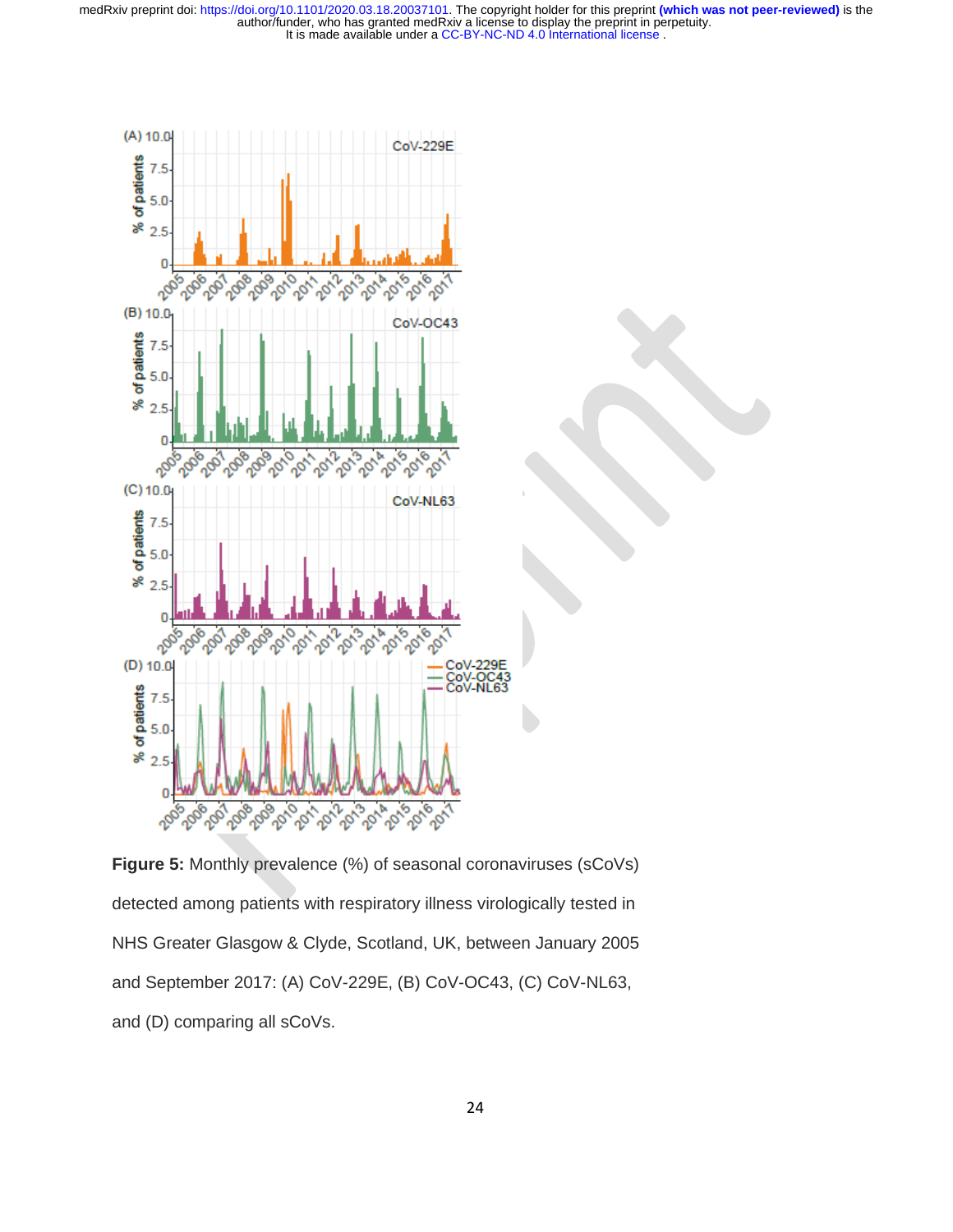

**Figure 6:** Interactions between human coronaviruses (CoV) and other respiratory viruses inferred using multivariable logistic regression based on 16,991 respiratory virus-positive patients. See supplementary Tables S8- S10 for full results. \*p-values corrected for multiple comparisons using Holm's method. CoV=human coronavirus; IAV=influenza A virus (H1N1 and H3N2); IBV=influenza B virus; RV=human rhinoviruses; RSV=respiratory syncytial virus; AdV=human adenoviruses; MPV=human metapneumovirus; PIV1=parainfluenza 1 virus; PIV2=parainfluenza 2 virus; PIV3=parainfluenza 3 virus; PIV4=parainfluenza 4 virus. Note PIV types were aggregated into PIV1/PIV3 and PIV2/PIV4 (genus groups) for the CoV-229E analysis, and PIV2 was excluded from the CoV-NL63 analysis.